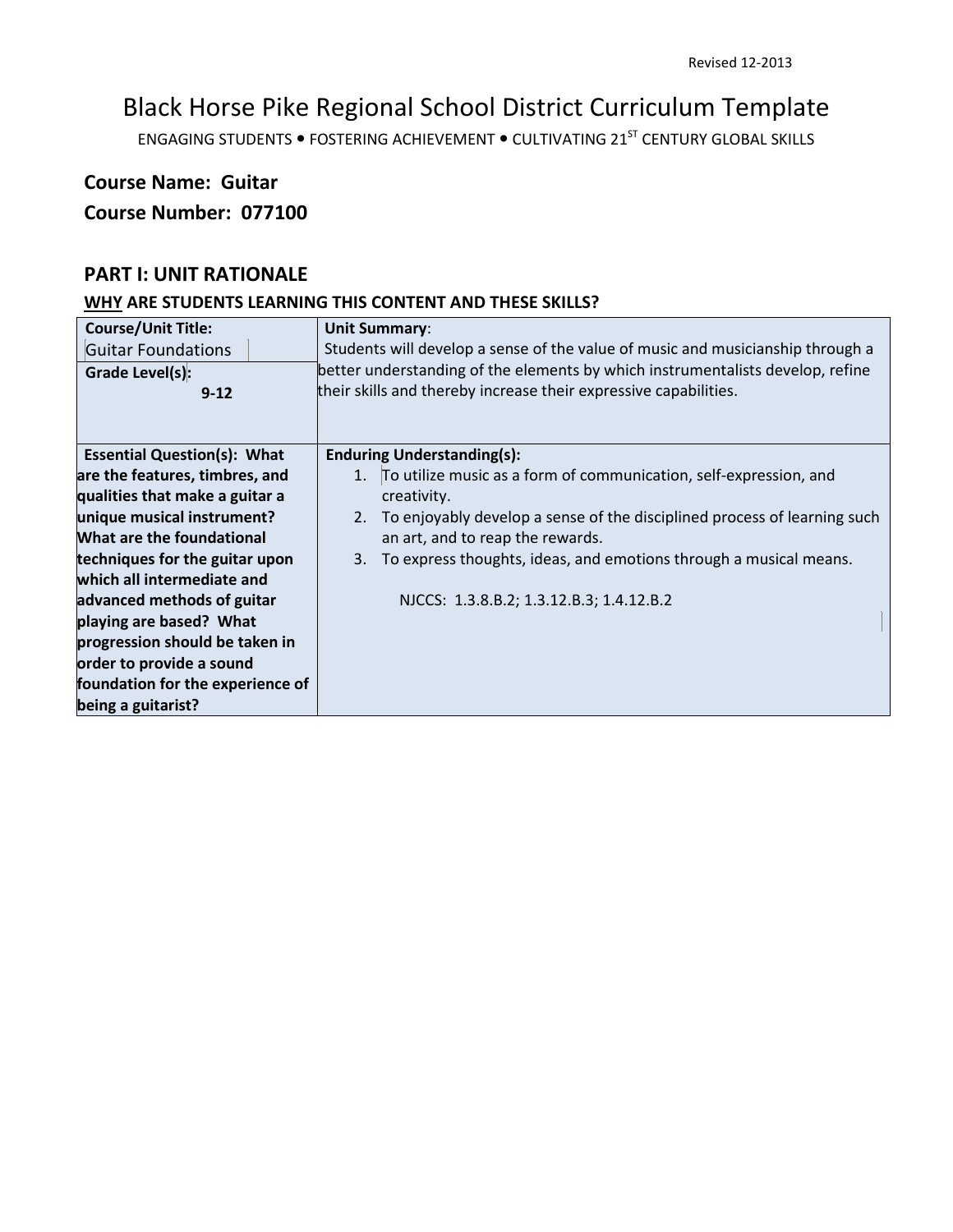# **PART II: INSTRUCTIONAL STRATEGIES AND RESOURCES DESCRIBE THE LEARNING TARGETS.**

# **After each target, identify the NJCCCS or Common Core Standards that are applicable**

| <b>Learning Target</b>                                                                 | <b>NJCCCS or CCS</b> |
|----------------------------------------------------------------------------------------|----------------------|
| 1. Students will understand that stylistic considerations vary across genres, cultures | 1.1.3.8.B.2          |
| and historical eras.                                                                   |                      |
|                                                                                        |                      |
| 2. Students will understand that manipulating the elements of music is a contributing  | 2.   1.3.12.B.3      |
| factor to musical artistry.                                                            |                      |
|                                                                                        |                      |
| 3. Students will learn that the cohesiveness of a piece of music and its ability to    | 1.4.12.B.2<br>3.     |
| communicate a theme can be directly affected by the artist's technical proficiency as  |                      |
| well as the manner and physical context in which it is performed.                      |                      |
|                                                                                        |                      |

# **Inter-Disciplinary Connections:**

# **Physical Education**

# 2.1: Wellness

All Students will use correct terminology to identify body parts and explain how body parts work together to support wellness.

## 2.5: Motor Skill Development

All students will develop and refine fine motor skills.

All Students will respond in movement to changes in tempo, beat, rhythm, or musical style.

# **Language Arts**

# CCSS.ELA. LITERACY. RST. 9-10.1 Key Ideas and Details

 Cite specific textual evidence to support analysis of science and technical texts, attending to the precise details of explanations or descriptions.

# CCSS.ELA. LITERACY. RST. 9-10.2 Key Ideas and Details

 Determine the central ideas or conclusions of a text; trace the text's explanation or depiction of a complex Process, phenomenon or concept; provide an accurate summary of text.

# CCSS.ELA. LITERACY.RST.9-10.4 Craft and Structure

 Determine the meaning of symbols, key terms and other domain-specific words and phrases as they are used in a specific scientific and technical context relevant to grades 9-10 test and topics.

# **Science**

# 5.2: Physical Science

All Students will investigate sound with regard to pitch, volume, and timbre as independent variables.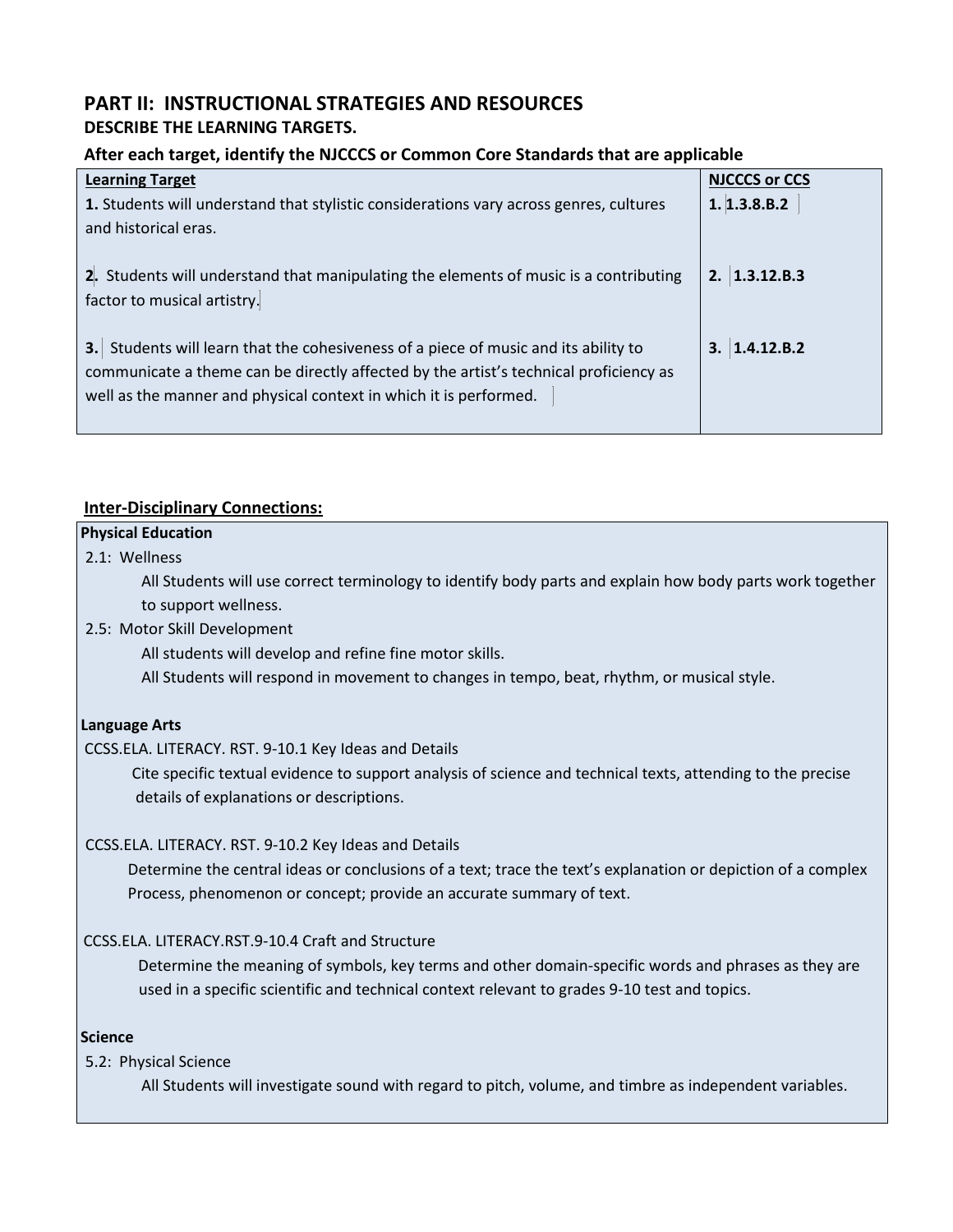# **Social Studies**

6.1-6: United States and World History

All students will be exposed to historical events, culture, persons, places, attitudes and environments relative to the selected musical compositions.

# **World Languages**

- 7.1: Vocabulary Development
	- All Students will demonstrate comprehension of brief oral and written messages
		- (at the word level) using age and level appropriate culturally authentic materials on familiar topics.
	- All students will be able to ask and respond to simple questions, make requests and express preference using memorized words and phrases.

## **Technology**

8.1: Technology and Digital Tools

All students will use technology and digital tools to participate in online course, learning communities, social networks or virtual worlds, and recognize them as resources for lifelong learning. All students will use technology and digital tools to create/modify a personal digital portfolio.

# **21st Century Life and Careers**

- 9.1.12. B.3: All Students will assist in the development of innovative solutions to an onsite problem by incorporating multiple perspectives and applying effective problem-solving strategies during structured learning experiences, service-learning or volunteering.
- 9.1.12. C.5: All students will have the opportunity to assume a leadership position by guiding the thinking of peers in a direction that leads to a successful completion of a challenging task or project.
- 9.1.12.F.2-3: All students will understand that ethical behaviors support human rights and dignity in all aspects of life. Specifically, a positive work ethic and respect for intellectual property rights.
- 9.3: All students will understand that there is a relationship between personal behavior and employability. Career preparation requires purposeful; planning based on research, selfknowledge, and informed changes.
- 9.4.12. C.4-6: All students will understand that academic concepts lay the foundation for the full range of career and post-secondary education opportunities within a career cluster.

# **Students will engage with the following texts:**

**Essential Elements for Guitar by Will Schmid and Bob Morris , Hal Leonard Publishing Easy Pop Melodies by Will Schmid, Hal Leonard Publishing More Easy Pop Melodies by Will Schmid, Hal Leonard Publishing Even More Easy Pop Melodies by Will Schmid, Hal Leonard Publishing**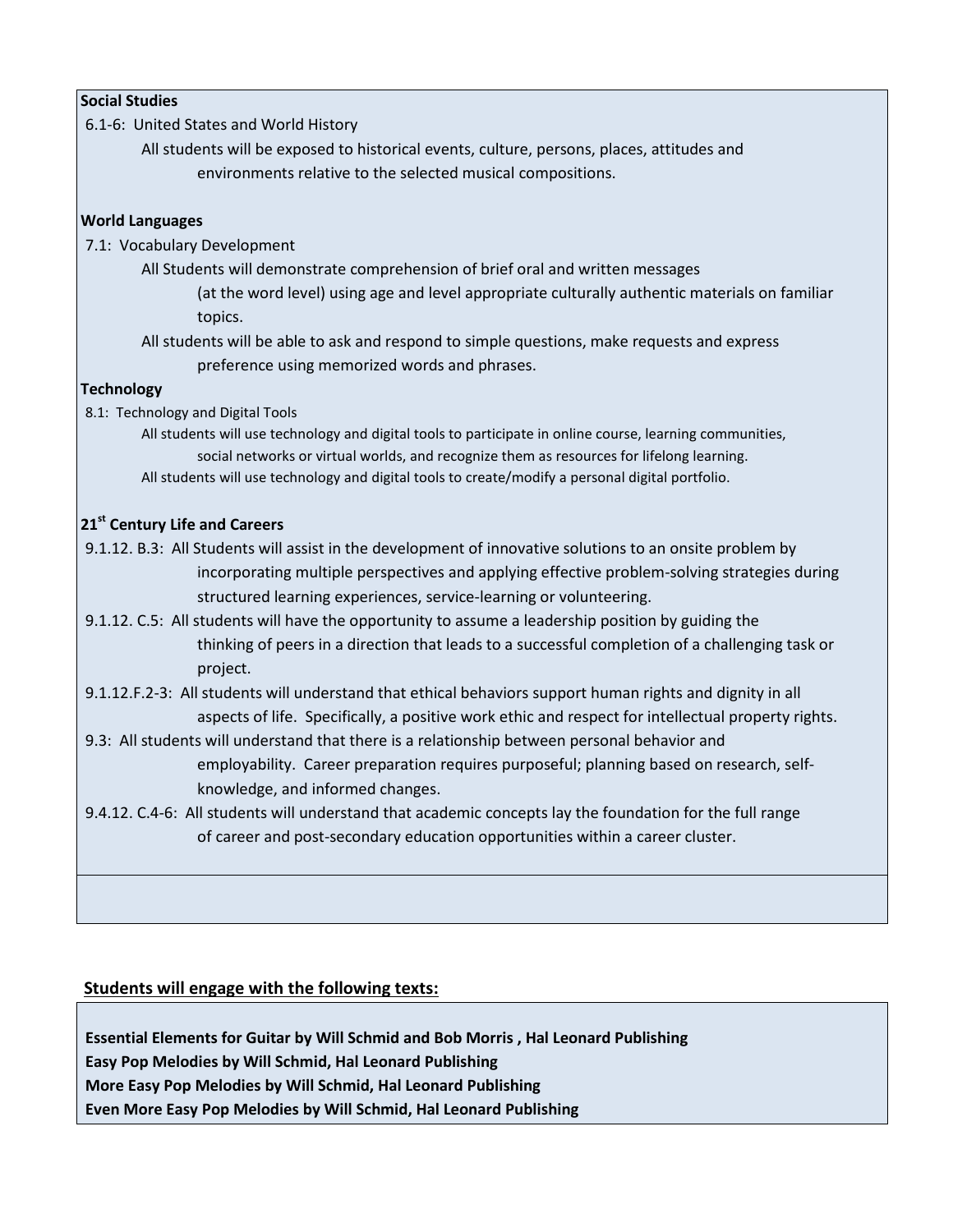# **Students will write:**

**Simple phrases with standard music notation, label pitches, and annotate rhythms.**

# **PART III: TRANSFER OF KNOWLEDGE AND SKILLS**

**DESCRIBE THE LEARNING EXPERIENCE.**

**How will students uncover content and build skills.** 

**The student will be able to achieve the following skills by use of the text and supplemental materials, teacher demonstration, critical listening, individual and group practice, and exploration :**

- **1. Perform a simple melody with traditionally appropriate and effective technique on the first three strings of the guitar in first position.**
- **2. Perform music on the guitar by reading beginner level music notation on the treble clef.**
- **3. Perform simple open chords by reading and interpreting chord diagrams.**
- **4. Perform a Semi-Chromatic scale (four frets).**
- **5. Adjust the pitch of each string to the standard guitar tuning from a variety of sources such as another in-tune guitar, a tuner, and relative tuning method (string to string)**
- **6. Assess whether they are melody, counter-melody, accompaniment and then balance appropriately within the ensemble.**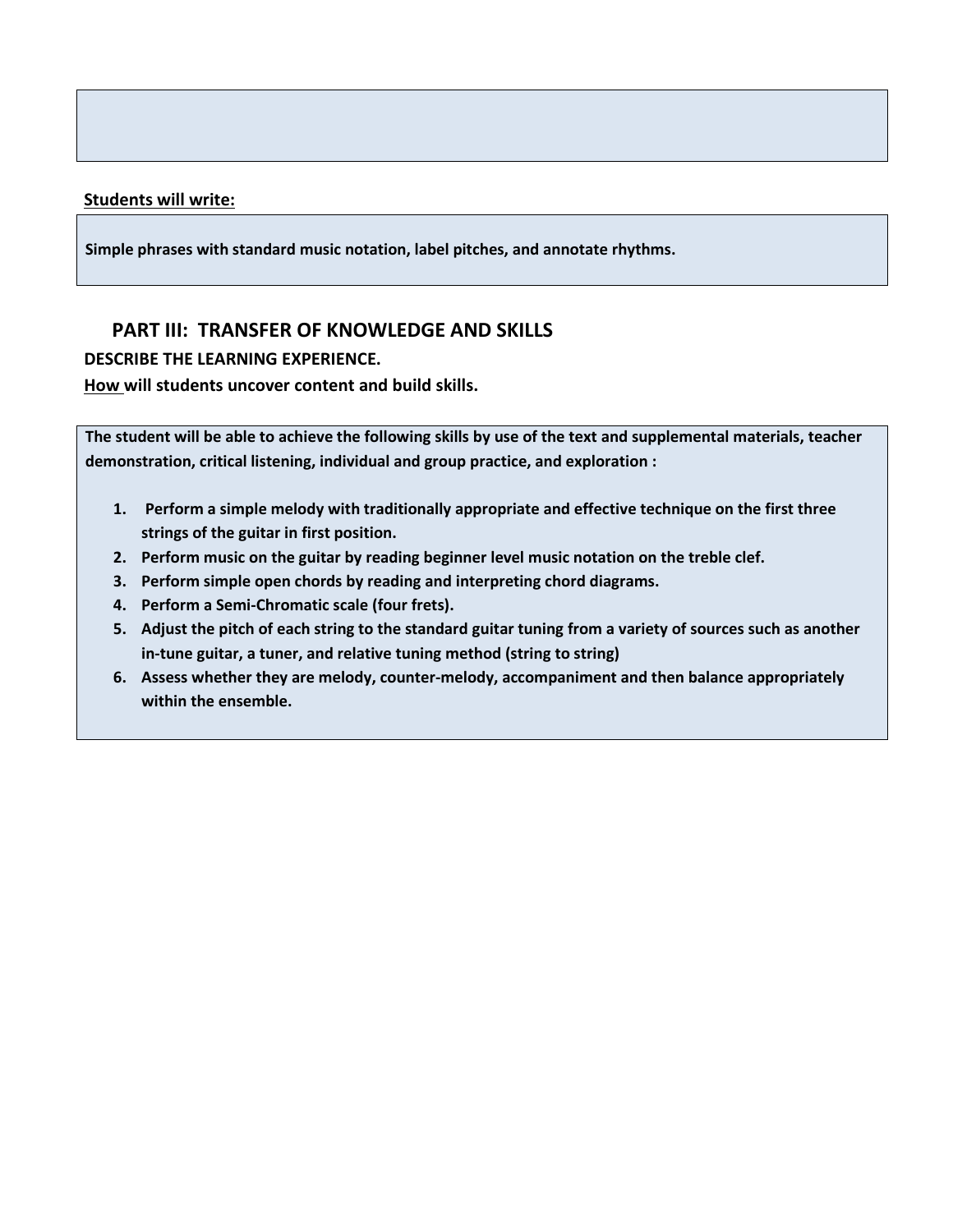# **PART IV: EVIDENCE OF LEARNING IDENTIFY THE METHODS BY WHICH STUDENTS WILL DEMONSTRATE THEIR UNDERSTANDING OF CONTENT AND THEIR ABILITY TO APPLY SKILLS. IDENTIFY BLOOM'S LEVELS.**



# **Treble clef and rhythm quizzes, melody and scale tests, tuning assessment. [Remembering, understanding]**

# **Accommodations/Modifications:**

-IEP adjustments as needed per student. Immersion for ESL students.

- -Differentiated instruction for students who have experience playing guitar.
- Extra time for tests & quizzes.
- Use of visual aids, such as Powerpoint or Prezi presentations, and Smartboard activities.
- Provide an overview of the content at the beginning of the lesson.
- Introduce new vocabulary before the lesson.
- Provide help for note-taking, such as giving students a copy of overheads, an outline of the lecture, or a diagram.
- Complete tasks to show students what they are to do.
- Break long assignments into parts. Set a separate due date for each part.
- Read directions aloud / Reread or explain the directions of the test if the student needs it.
- Underline or highlight important words in the directions or test items.
- Group questions so that similar kinds of items are together.
- Block matching questions into small groups of four or five items.
- Provide a list of words as answers for fill in the blank questions.
- Eliminate one of the choices in multiple-choice items.
- Allow additional time for classwork and tests.
- Give the test to the student alone or in a small group.
- Let the student take the test in another room where there are no distractions.
- Give students work that can be completed in short periods of time.
- Reinforce positive behaviors for following class rules.
- Preferential seating near area of instruction.

-Extra help during individual or small-group lesson periods, during and after school.

## **Summative Assessments:**

## **Chapter tests, sight-reading, and written reflection of AV examples. [Applying and Analyzing]**

## **Accommodations/Modifications:**

-IEP adjustments as needed per student. Immersion for ESL students.

-Differentiated instruction for students who have experience playing guitar.

- Extra time for tests & quizzes.
- Use of visual aids, such as Powerpoint or Prezi presentations, and Smartboard activities.
- Provide an overview of the content at the beginning of the lesson.
- Introduce new vocabulary before the lesson.
- Provide help for note-taking, such as giving students a copy of overheads, an outline of the lecture, or a diagram.

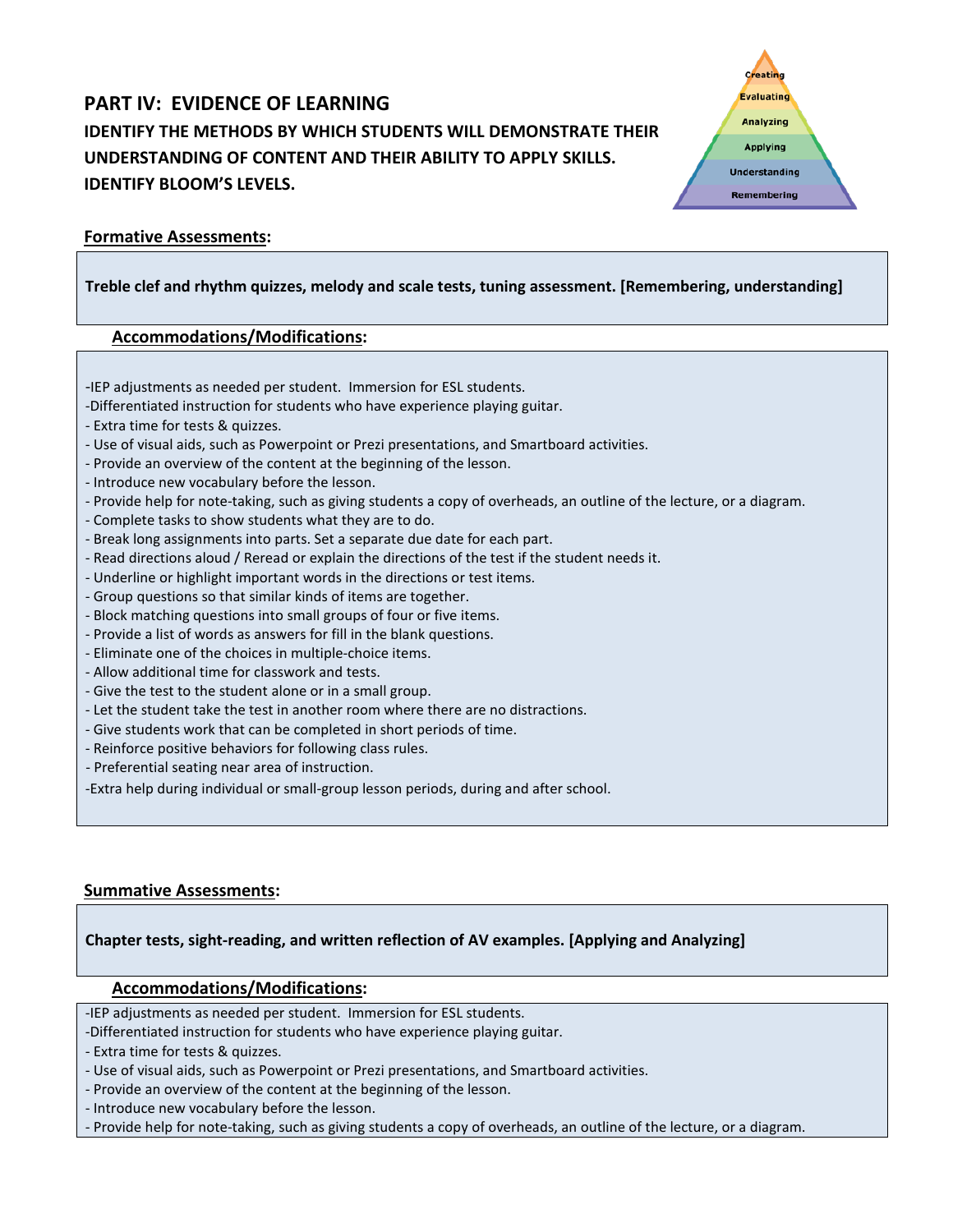- Complete tasks to show students what they are to do.
- Break long assignments into parts. Set a separate due date for each part.
- Read directions aloud / Reread or explain the directions of the test if the student needs it.
- Underline or highlight important words in the directions or test items.
- Group questions so that similar kinds of items are together.
- Block matching questions into small groups of four or five items.
- Provide a list of words as answers for fill in the blank questions.
- Eliminate one of the choices in multiple-choice items.
- Allow additional time for classwork and tests.
- Give the test to the student alone or in a small group.
- Let the student take the test in another room where there are no distractions.
- Give students work that can be completed in short periods of time.
- Reinforce positive behaviors for following class rules.
- Preferential seating near area of instruction.
- -Extra help during individual or small-group lesson periods, during and after school.

#### **Performance Assessments:**

**Perform songs independently and in groups with expressive qualities appropriately aligned with the stylistic characteristics of the genre. Improvise works through the conscious manipulation of the elements of music. [Analyzing, Evaluating and Creating]**

#### **Accommodations/Modifications:**

-IEP adjustments as needed per student. Immersion for ESL students.

- -Differentiated instruction for students who have experience playing guitar.
- Extra time for tests & quizzes.
- Use of visual aids, such as Powerpoint or Prezi presentations, and Smartboard activities.
- Provide an overview of the content at the beginning of the lesson.
- Introduce new vocabulary before the lesson.
- Provide help for note-taking, such as giving students a copy of overheads, an outline of the lecture, or a diagram.
- Complete tasks to show students what they are to do.
- Break long assignments into parts. Set a separate due date for each part.
- Read directions aloud / Reread or explain the directions of the test if the student needs it.
- Underline or highlight important words in the directions or test items.
- Group questions so that similar kinds of items are together.
- Block matching questions into small groups of four or five items.
- Provide a list of words as answers for fill in the blank questions.
- Eliminate one of the choices in multiple-choice items.
- Allow additional time for classwork and tests.
- Give the test to the student alone or in a small group.
- Let the student take the test in another room where there are no distractions.
- Give students work that can be completed in short periods of time.
- Reinforce positive behaviors for following class rules.
- Preferential seating near area of instruction.

-Extra help during individual or small-group lesson periods, during and after school.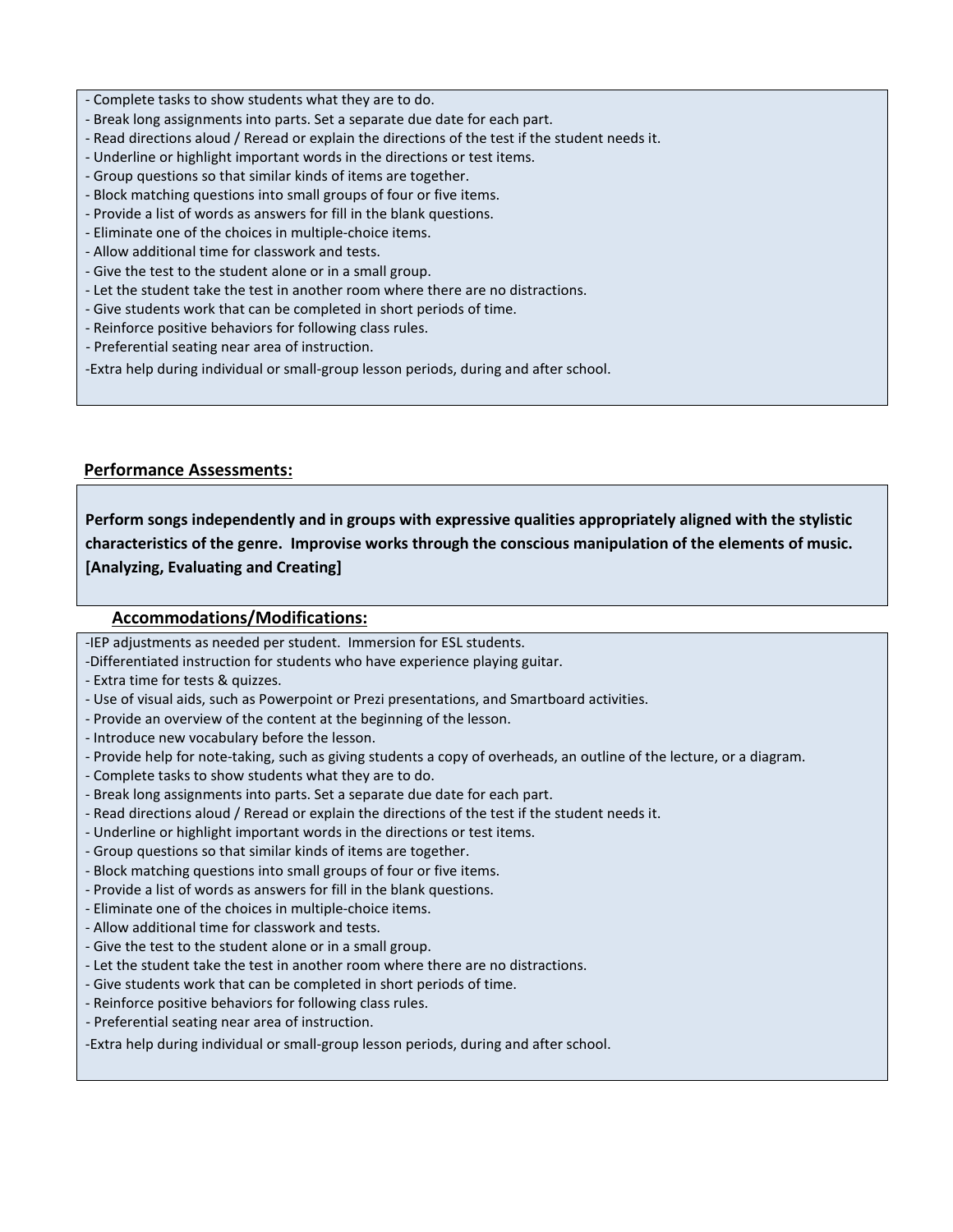# Black Horse Pike Regional School District Curriculum Template

ENGAGING STUDENTS . FOSTERING ACHIEVEMENT . CULTIVATING 21<sup>ST</sup> CENTURY GLOBAL SKILLS

# **Course Name: Guitar Course Number: 077100**

# **PART I: UNIT RATIONALE**

# **WHY ARE STUDENTS LEARNING THIS CONTENT AND THESE SKILLS?**

| <b>Course/Unit Title:</b>                                                                                                                                                                                                                                                                                                                                                              | <b>Unit Summary:</b>                                                                                                                                                                                                                                                                                                                                                                                                                                                                                                        |  |
|----------------------------------------------------------------------------------------------------------------------------------------------------------------------------------------------------------------------------------------------------------------------------------------------------------------------------------------------------------------------------------------|-----------------------------------------------------------------------------------------------------------------------------------------------------------------------------------------------------------------------------------------------------------------------------------------------------------------------------------------------------------------------------------------------------------------------------------------------------------------------------------------------------------------------------|--|
| <b>Guitar History and Musical</b>                                                                                                                                                                                                                                                                                                                                                      | Students will acquire an appreciation of the guitar as a unique musical                                                                                                                                                                                                                                                                                                                                                                                                                                                     |  |
| Awareness                                                                                                                                                                                                                                                                                                                                                                              | instrument, its lineage, music culture and musical awareness as it relates to                                                                                                                                                                                                                                                                                                                                                                                                                                               |  |
| Grade Level(s):                                                                                                                                                                                                                                                                                                                                                                        | music history, ultimately promoting one's relative responsibilities to their                                                                                                                                                                                                                                                                                                                                                                                                                                                |  |
| $9 - 12$                                                                                                                                                                                                                                                                                                                                                                               | surroundings.                                                                                                                                                                                                                                                                                                                                                                                                                                                                                                               |  |
| <b>Essential Question(s): How has</b><br>the development, design, and<br>popularity of the guitar been<br>shaped by socio-economics,<br>trends, designers, and notable<br>composers or performers?<br>What do you find appealing<br>about certain types of playing<br>and music written for the guitar<br>as opposed to other types of<br>music that does not interest you<br>as much? | <b>Enduring Understanding(s):</b><br>To create an awareness and appreciation of cultural diversity.<br>1.<br>To appreciate the historical context and social significance of music.<br>2.<br>To cultivate a lifelong support of the arts.<br>3.<br>To develop poise, self-confidence, leadership qualities, and positive<br>4.<br>social habits.<br>5. To be able to identify quality musical performances through aesthetic<br>and intellectual understandings.<br>NJCCS: 1.4.12.A.2; 1.2.12.A.1-2; 1.4.12.A.4; 1.4.12.B.3 |  |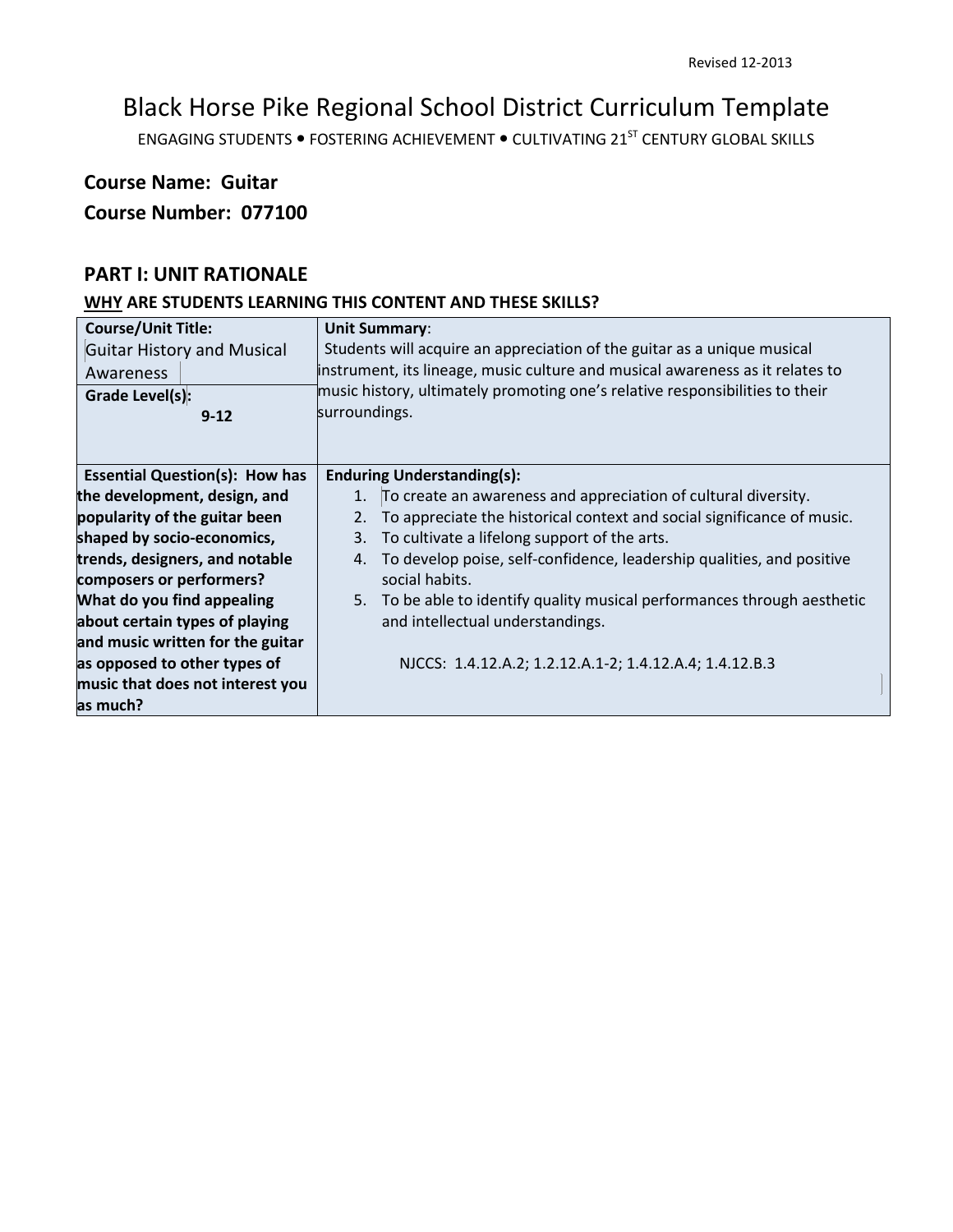# **PART II: INSTRUCTIONAL STRATEGIES AND RESOURCES DESCRIBE THE LEARNING TARGETS.**

# **After each target, identify the NJCCCS or Common Core Standards that are applicable**

| <b>Learning Target</b>                                                               | <b>NJCCCS or CCS</b> |
|--------------------------------------------------------------------------------------|----------------------|
| 1. Students will gain understanding and begin to hypothesize as to the composer's    | 1.1.4.12.B.3         |
| intent through his/her elements of music.                                            |                      |
| 2. Students will gain an understanding of how cultural and historical events impact  | 2. 1.2.12.A.2        |
| art-making as well as how audiences respond to works of art                          |                      |
| 3. Students will evaluate how exposure to various cultures influences individual,    | 3.1.4.12.A.4         |
| emotional, intellectual, and kinesthetic responses to music.                         |                      |
| 4. Students will determine the role of music and music-making in a global society by | 4. 1.4.12.B.3        |
| analyzing the influence of technology on the performing arts for consumers,          |                      |
| creators, and performers around the world.                                           |                      |
|                                                                                      |                      |

# **Inter-Disciplinary Connections :**

# **Physical Education**

# 2.1: Wellness

All Students will use correct terminology to identify body parts and explain how body parts work together to support wellness.

## 2.5: Motor Skill Development

All students will develop and refine fine motor skills.

All Students will respond in movement to changes in tempo, beat, rhythm, or musical style.

## **Language Arts**

# CCSS.ELA. LITERACY. RST. 9-10.1 Key Ideas and Details

 Cite specific textual evidence to support analysis of science and technical texts, attending to the precise details of explanations or descriptions.

# CCSS.ELA. LITERACY. RST. 9-10.2 Key Ideas and Details

 Determine the central ideas or conclusions of a text; trace the text's explanation or depiction of a complex Process, phenomenon or concept; provide an accurate summary of text.

# CCSS.ELA. LITERACY.RST.9-10.4 Craft and Structure

 Determine the meaning of symbols, key terms and other domain-specific words and phrases as they are used in a specific scientific and technical context relevant to grades 9-10 test and topics.

## **Science**

# 5.2: Physical Science

All Students will investigate sound with regard to pitch, volume, and timbre as independent variables.

## **Social Studies**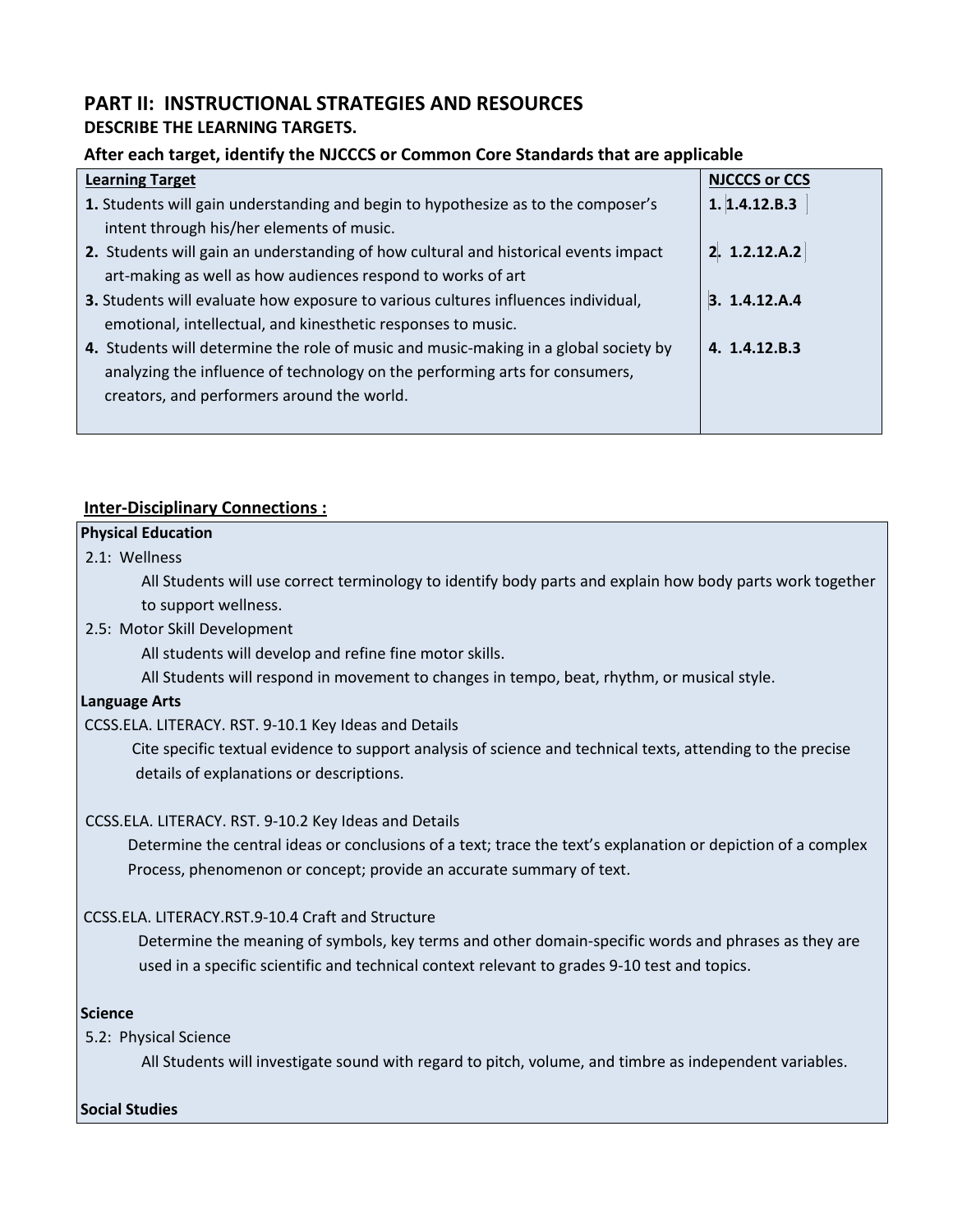#### 6.1-6: United States and World History

All students will be exposed to historical events, culture, persons, places, attitudes and environments relative to the selected musical compositions.

## **World Languages**

- 7.1: Vocabulary Development
	- All Students will demonstrate comprehension of brief oral and written messages

(at the word level) using age and level appropriate culturally authentic materials on familiar topics.

All students will be able to ask and respond to simple questions, make requests and express preference using memorized words and phrases.

#### **Technology**

8.1: Technology and Digital Tools

All students will use technology and digital tools to participate in online course, learning communities, social networks or virtual worlds, and recognize them as resources for lifelong learning. All students will use technology and digital tools to create/modify a personal digital portfolio.

## **21st Century Life and Careers**

- 9.1.12. B.3: All Students will assist in the development of innovative solutions to an onsite problem by incorporating multiple perspectives and applying effective problem-solving strategies during structured learning experiences, service-learning or volunteering.
- 9.1.12. C.5: All students will have the opportunity to assume a leadership position by guiding the thinking of peers in a direction that leads to a successful completion of a challenging task or project.
- 9.1.12.F.2-3: All students will understand that ethical behaviors support human rights and dignity in all aspects of life. Specifically, a positive work ethic and respect for intellectual property rights.
- 9.3: All students will understand that there is a relationship between personal behavior and employability. Career preparation requires purposeful; planning based on research, selfknowledge, and informed changes.
- 9.4.12. C.4-6: All students will understand that academic concepts lay the foundation for the full range of career and post-secondary education opportunities within a career cluster.

## **Students will engage with the following text:**

**Essential Elements for Guitar by Will Schmid and Bob Morris , Hal Leonard Publishing Easy Pop Melodies by Will Schmid, Hal Leonard Publishing More Easy Pop Melodies by Will Schmid, Hal Leonard Publishing Even More Easy Pop Melodies by Will Schmid, Hal Leonard Publishing**

## **Students will write:**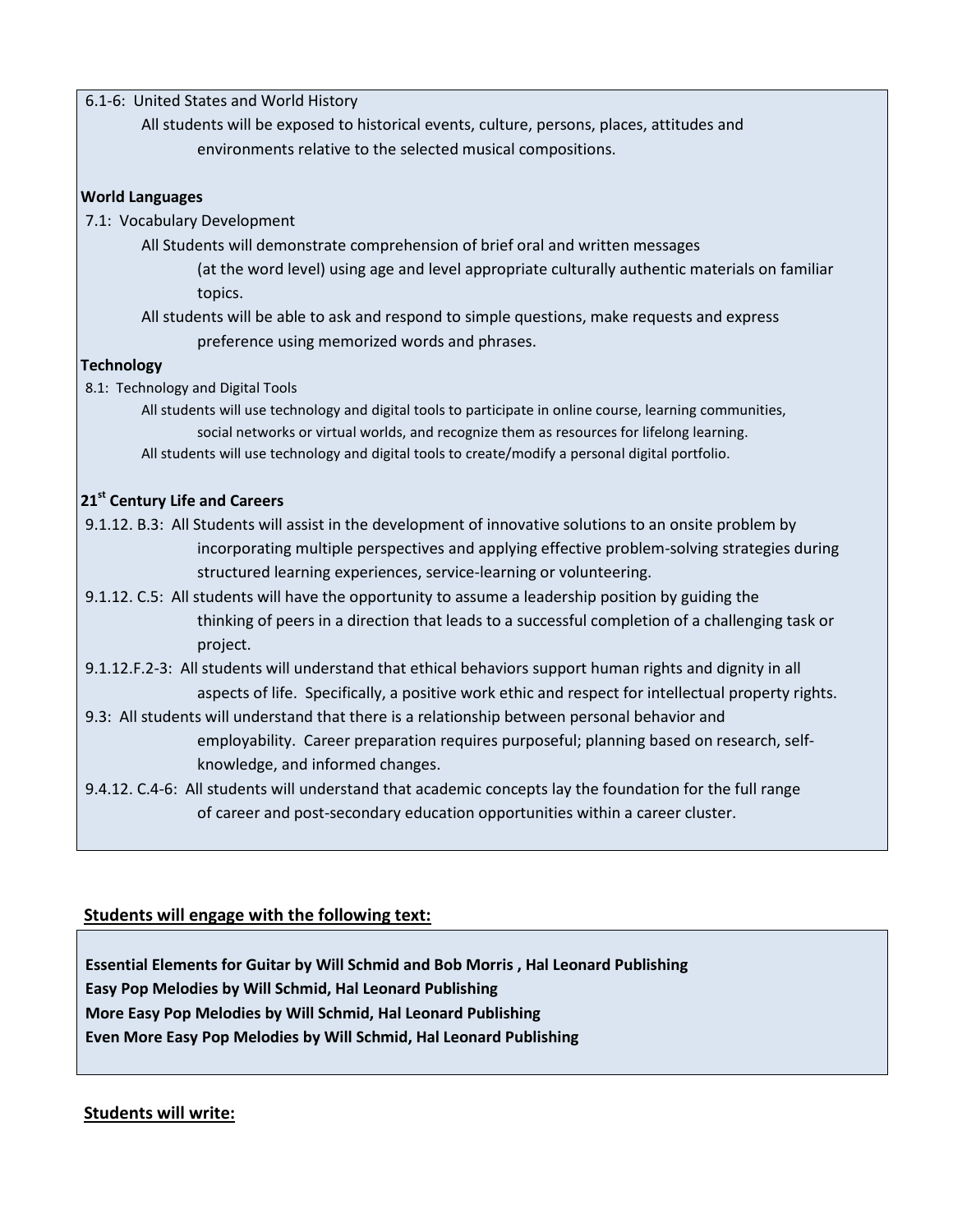**Simple phrases with standard music notation, label pitches, and annotate rhythms.**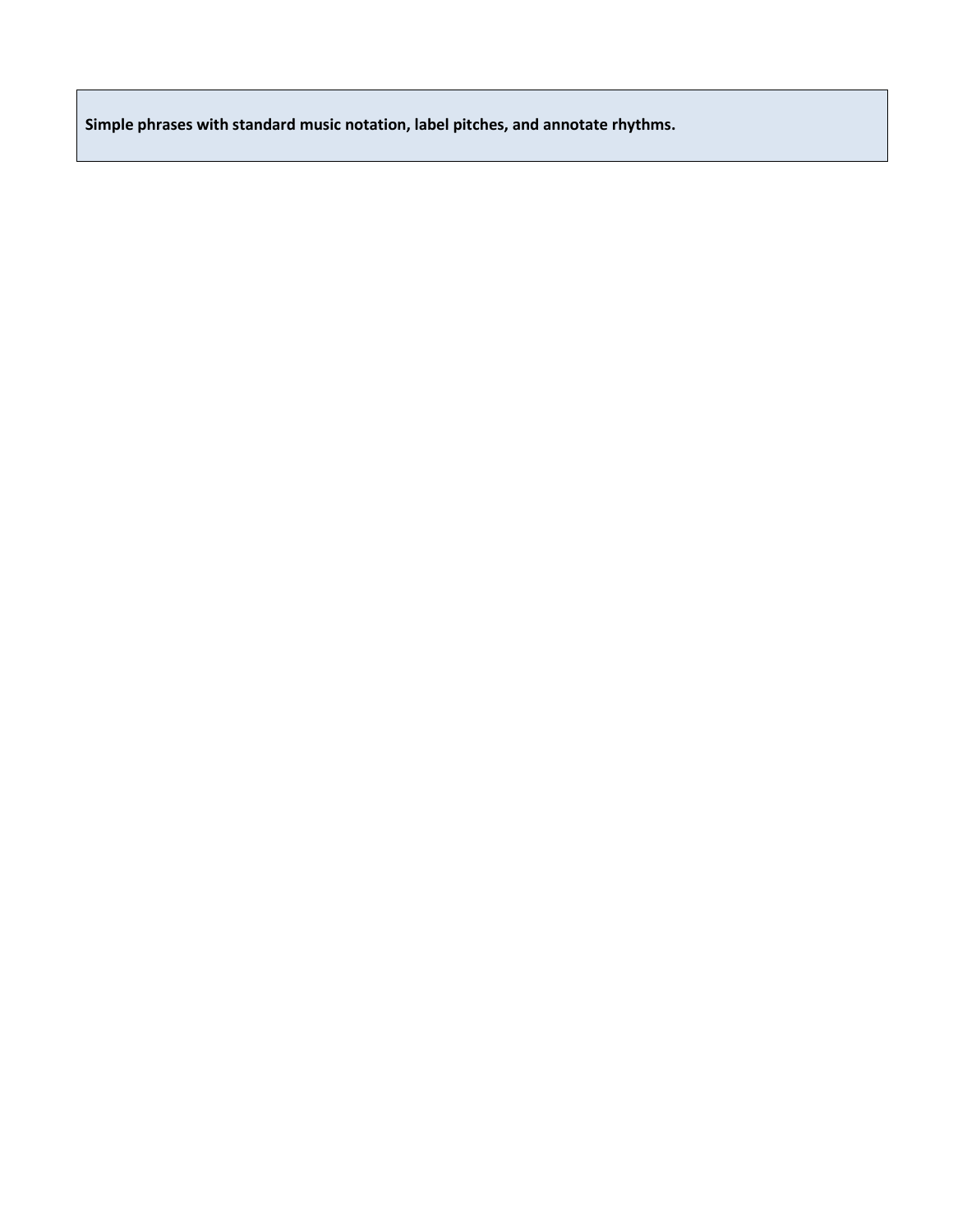# **PART III: TRANSFER OF KNOWLEDGE AND SKILLS**

# **DESCRIBE THE LEARNING EXPERIENCE.**

**How will students uncover content and build skills.** 

**The student will be able to achieve the following skills by use of the text and supplemental materials, teacher demonstration, critical listening, individual and group practice, and exploration :**

- **1. Clearly articulate an informed perspective on this unit's concepts and the history of the guitar in general.**
- **2. Appreciate a large variety of musical styles and genres.**
- **3. Appreciate what role music plays in various cultures and historical eras.**
- **4. Express an opinion in regard to the guitar's journey to become a notable instrument of Art Music, while maintaining its folksy roots and "street credibility." Dialogue will be encouraged throughout, with continual prompts from the teacher to the student, to ask them to always provide supporting evidence and facts to back up any claims or opinions.**
- **5. The teacher will provide a comprehensive history of the guitar via video demonstration, class discussion and mini lectures.**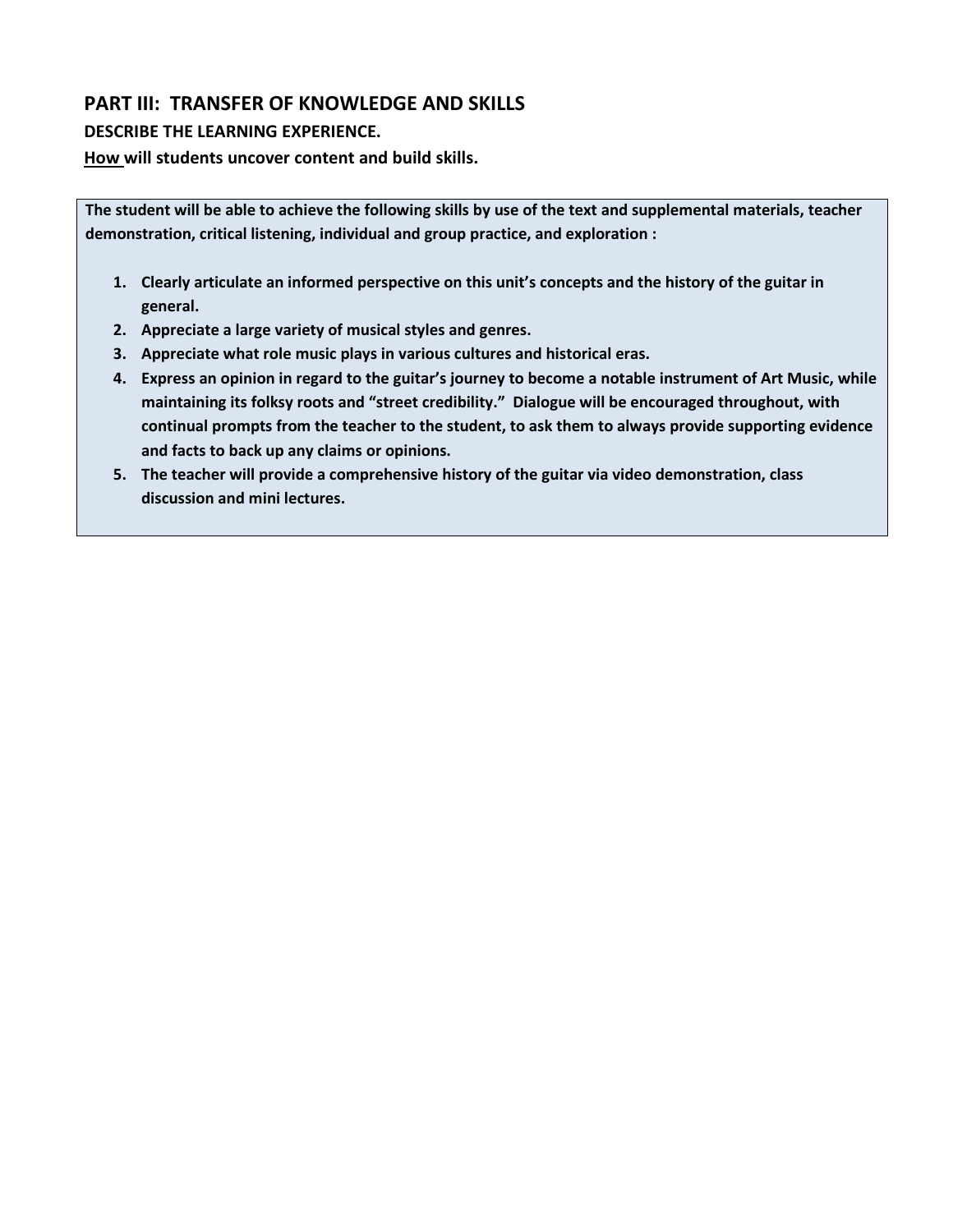# **PART IV: EVIDENCE OF LEARNING IDENTIFY THE METHODS BY WHICH STUDENTS WILL DEMONSTRATE THEIR UNDERSTANDING OF CONTENT AND THEIR ABILITY TO APPLY SKILLS. IDENTIFY BLOOM'S LEVELS.**



# **Formative Assessments:**

# **Question the student on their historical perspective of the guitar, performers, and composers. [Remembering, understanding]**

## **Accommodations/Modifications:**

-IEP adjustments as needed per student. Immersion for ESL students.

- -Differentiated instruction for students who have experience playing guitar.
- Extra time for tests & quizzes.
- Use of visual aids, such as Powerpoint or Prezi presentations, and Smartboard activities.
- Provide an overview of the content at the beginning of the lesson.
- Introduce new vocabulary before the lesson.
- Provide help for note-taking, such as giving students a copy of overheads, an outline of the lecture, or a diagram.
- Complete tasks to show students what they are to do.
- Break long assignments into parts. Set a separate due date for each part.
- Read directions aloud / Reread or explain the directions of the test if the student needs it.
- Underline or highlight important words in the directions or test items.
- Group questions so that similar kinds of items are together.
- Block matching questions into small groups of four or five items.
- Provide a list of words as answers for fill in the blank questions.
- Eliminate one of the choices in multiple-choice items.
- Allow additional time for classwork and tests.
- Give the test to the student alone or in a small group.
- Let the student take the test in another room where there are no distractions.
- Give students work that can be completed in short periods of time.
- Reinforce positive behaviors for following class rules.
- Preferential seating near area of instruction.

-Extra help during individual or small-group lesson periods, during and after school.

## **Summative Assessments:**

## **Chapter tests, sight-reading, and written reflection of AV examples. [Applying and Analyzing]**

## **Accommodations/Modifications:**

-IEP adjustments as needed per student. Immersion for ESL students.

- -Differentiated instruction for students who have experience playing guitar.
- Extra time for tests & quizzes.
- Use of visual aids, such as Powerpoint or Prezi presentations, and Smartboard activities.
- Provide an overview of the content at the beginning of the lesson.
- Introduce new vocabulary before the lesson.
- Provide help for note-taking, such as giving students a copy of overheads, an outline of the lecture, or a diagram.
- Complete tasks to show students what they are to do.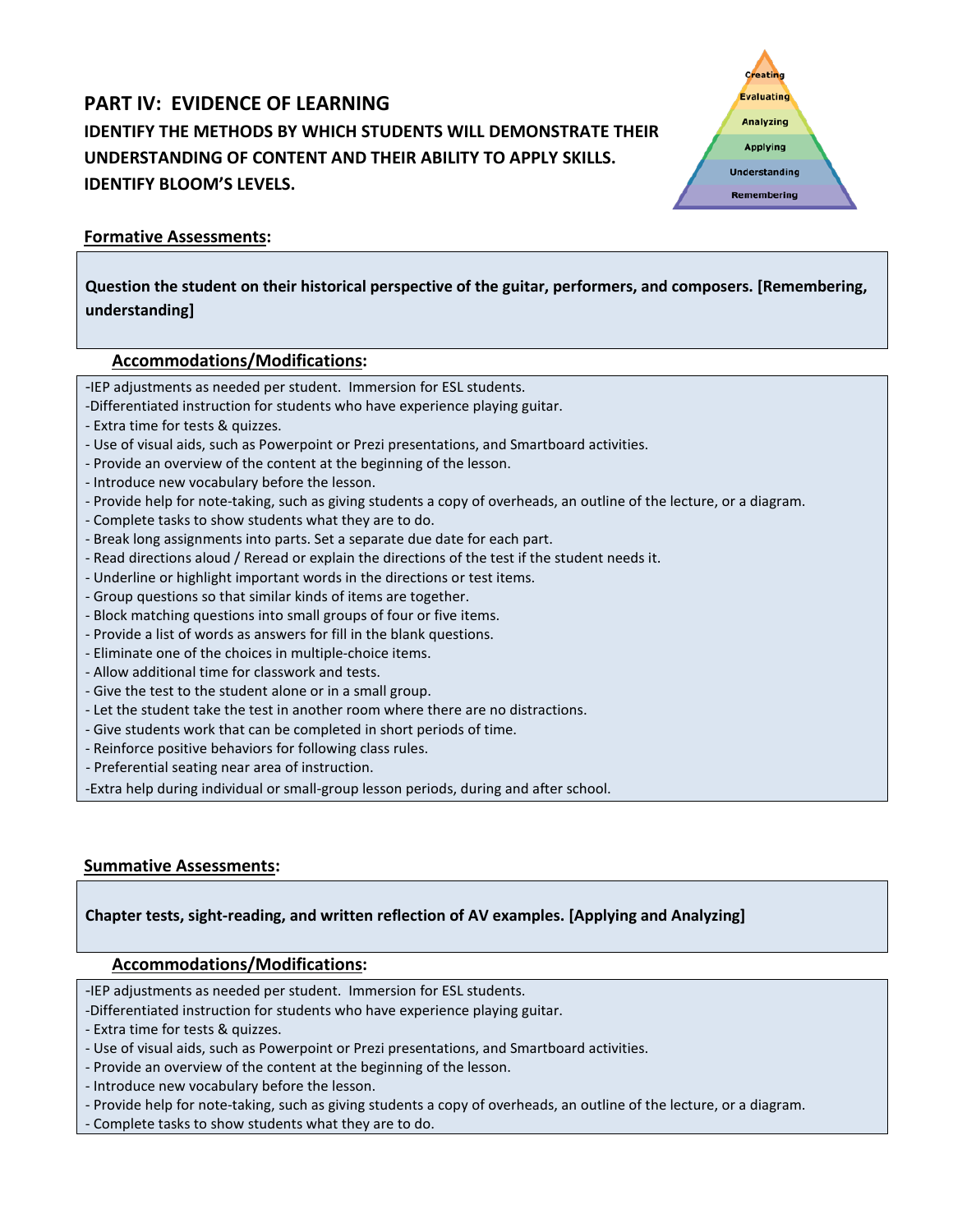- Break long assignments into parts. Set a separate due date for each part.
- Read directions aloud / Reread or explain the directions of the test if the student needs it.
- Underline or highlight important words in the directions or test items.
- Group questions so that similar kinds of items are together.
- Block matching questions into small groups of four or five items.
- Provide a list of words as answers for fill in the blank questions.
- Eliminate one of the choices in multiple-choice items.
- Allow additional time for classwork and tests.
- Give the test to the student alone or in a small group.
- Let the student take the test in another room where there are no distractions.
- Give students work that can be completed in short periods of time.
- Reinforce positive behaviors for following class rules.
- Preferential seating near area of instruction.

-Extra help during individual or small-group lesson periods, during and after school.

#### **Performance Assessments:**

**Perform songs independently and in groups with expressive qualities appropriately aligned with the stylistic characteristics of the genre. Improvise works through the conscious manipulation of the elements of music. [Analyzing, Evaluating and Creating]**

## **Accommodations/Modifications:**

-IEP adjustments as needed per student. Immersion for ESL students.

- -Differentiated instruction for students who have experience playing guitar.
- Extra time for tests & quizzes.
- Use of visual aids, such as Powerpoint or Prezi presentations, and Smartboard activities.
- Provide an overview of the content at the beginning of the lesson.
- Introduce new vocabulary before the lesson.
- Provide help for note-taking, such as giving students a copy of overheads, an outline of the lecture, or a diagram.
- Complete tasks to show students what they are to do.
- Break long assignments into parts. Set a separate due date for each part.
- Read directions aloud / Reread or explain the directions of the test if the student needs it.
- Underline or highlight important words in the directions or test items.
- Group questions so that similar kinds of items are together.
- Block matching questions into small groups of four or five items.
- Provide a list of words as answers for fill in the blank questions.
- Eliminate one of the choices in multiple-choice items.
- Allow additional time for classwork and tests.
- Give the test to the student alone or in a small group.
- Let the student take the test in another room where there are no distractions.
- Give students work that can be completed in short periods of time.
- Reinforce positive behaviors for following class rules.
- Preferential seating near area of instruction.

-Extra help during individual or small-group lesson periods, during and after school.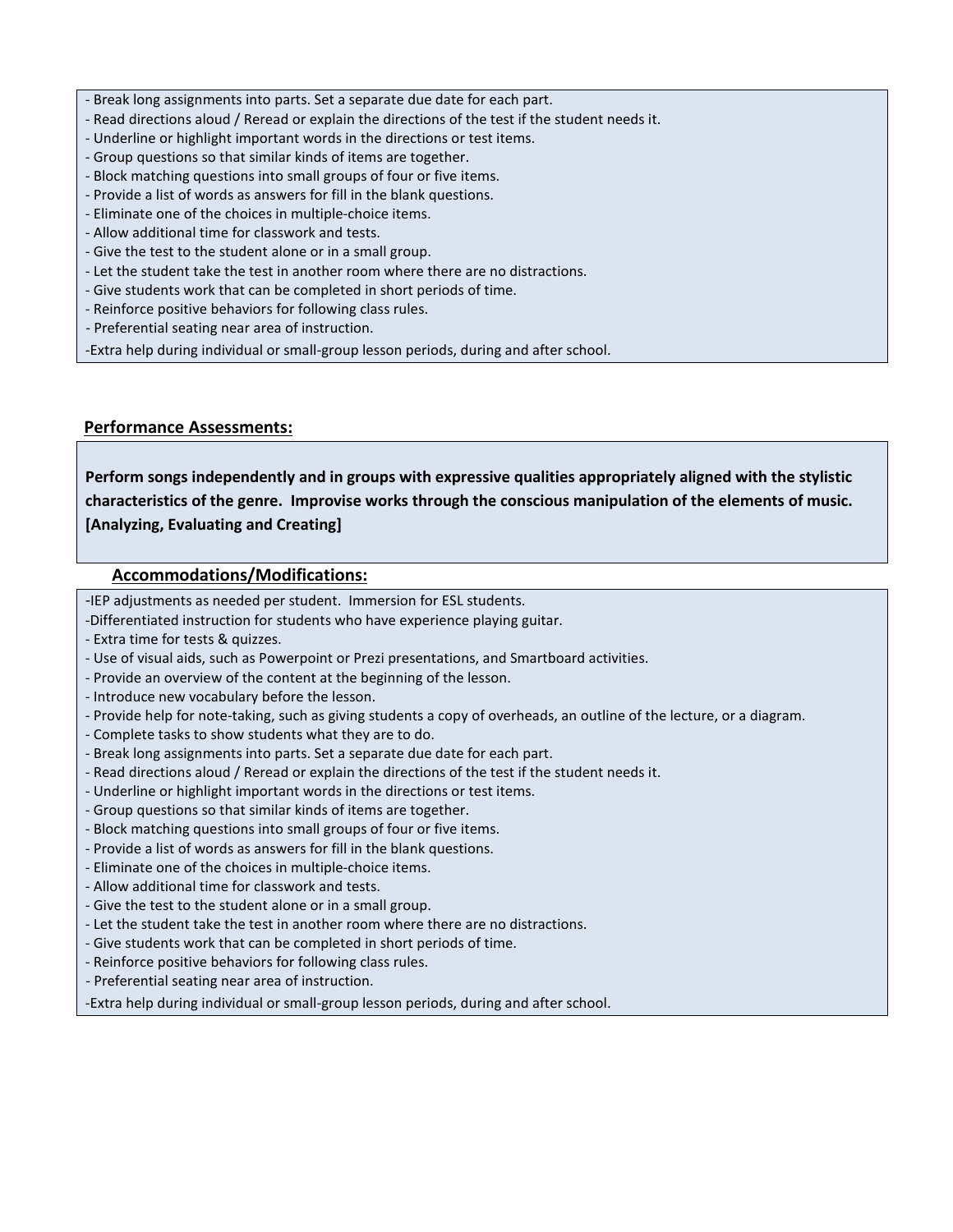# Black Horse Pike Regional School District Curriculum Template

ENGAGING STUDENTS . FOSTERING ACHIEVEMENT . CULTIVATING 21<sup>ST</sup> CENTURY GLOBAL SKILLS

# **Course Name: Guitar Course Number: 077100**

# **PART I: UNIT RATIONALE**

# **WHY ARE STUDENTS LEARNING THIS CONTENT AND THESE SKILLS?**

|                | <b>Course/Unit Title:</b>     | <b>Unit Summary:</b>                                                               |  |
|----------------|-------------------------------|------------------------------------------------------------------------------------|--|
|                |                               |                                                                                    |  |
|                | Guitar Pragmatism             | Students will further develop the value of music, musicianship, mass               |  |
|                | Grade Level(s):               | communication and musical scholarship through a better understanding of            |  |
|                | $9 - 12$                      | elements by which instrumentalists develop, refine their skills, and nurture       |  |
|                |                               | discipline specific traits. This unit is designed to address the needs of the      |  |
|                |                               | everyday guitarist and help with the practical matters of playing the guitar. This |  |
|                |                               | unit is best taught as individual lessons throughout the year either planned or as |  |
|                | teachable moments arise.      |                                                                                    |  |
|                |                               |                                                                                    |  |
|                |                               |                                                                                    |  |
|                | <b>Essential Question(s):</b> | <b>Enduring Understanding(s):</b>                                                  |  |
|                |                               | 1. To comprehend and translate musical notation into kinesthetic and               |  |
| 1 <sub>1</sub> | What are the varieties of     | aural responses.                                                                   |  |
|                | ways guitarists, composers,   | 2. To enable students to become familiar with the variety of musical               |  |
|                | and songwriters have used     | encounters they will experience both within guitar circles as well as              |  |
|                | alternative notation          | other musicians in bands and ensembles.                                            |  |
|                | systems to both teach and     | To increase students' awareness and sensitivity to music and guitar<br>3.          |  |
|                | learn specific pieces and     | microcultures.                                                                     |  |
|                |                               |                                                                                    |  |
|                | how to play the instrument    |                                                                                    |  |
|                | in general?                   | NJCCS: 1.1.12.B.2; 1.2.8.A.1; 1.3.12.B.1; 1.4.12.A.4; 1.4.12.B.3                   |  |
| 2.             | How has learning the guitar   |                                                                                    |  |
|                | changed throughout the        |                                                                                    |  |
|                | centuries and in even more    |                                                                                    |  |
|                | recent decades?               |                                                                                    |  |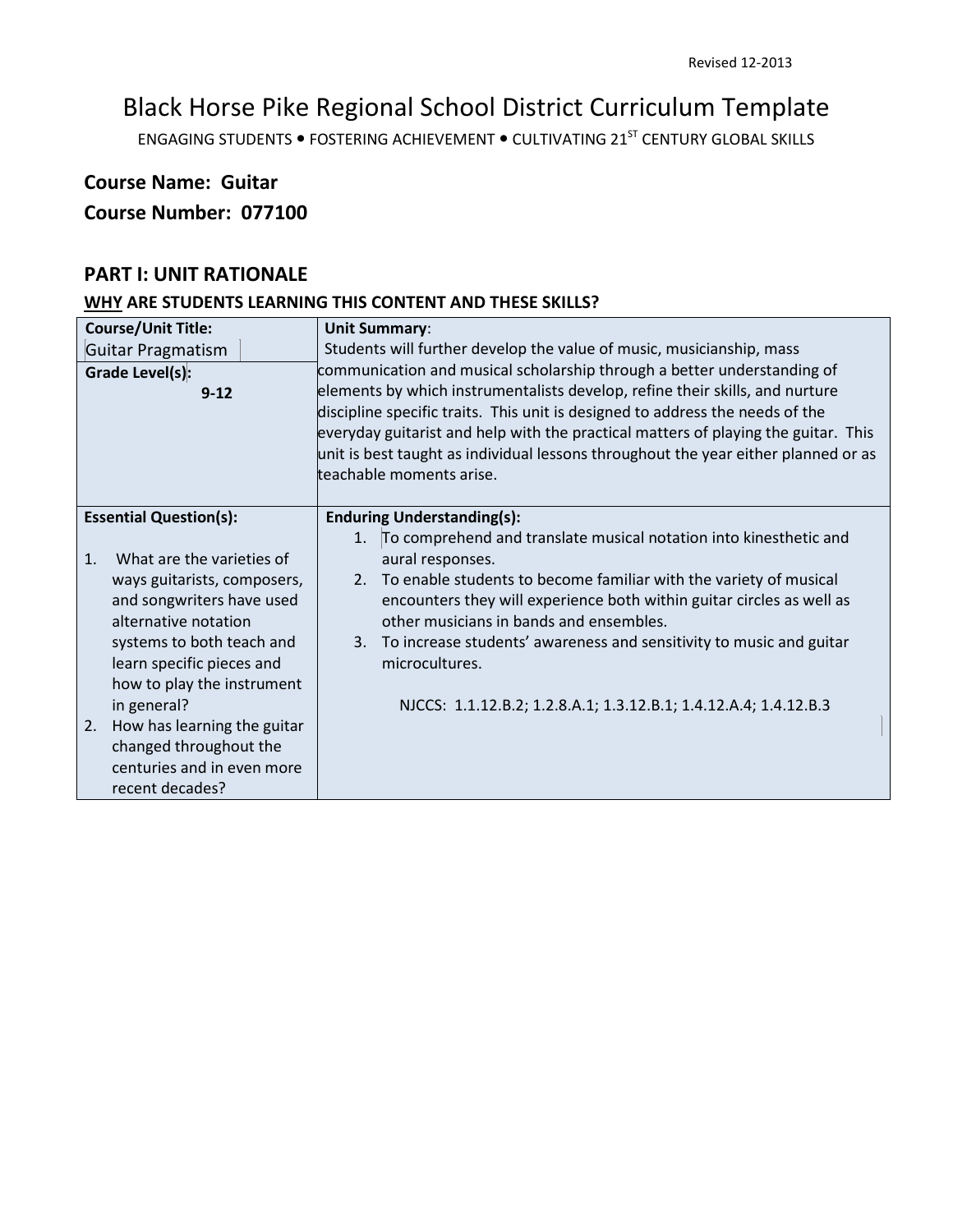# **PART II: INSTRUCTIONAL STRATEGIES AND RESOURCES DESCRIBE THE LEARNING TARGETS.**

# **After each target, identify the NJCCCS or Common Core Standards that are applicable**

| <b>Learning Target</b>                                                                   | <b>NJCCCS or CCS</b> |
|------------------------------------------------------------------------------------------|----------------------|
| 1. Students will gain an understanding of musical proficiency and fluency by             | 1.1.1.12.B.2         |
| developing the ability to sight-read, and classify the stylistic differences in music of |                      |
| varying traditions.                                                                      |                      |
| 2. Students will gain an understanding of the technological changes that have and will   | 2.1.2.8.A.1          |
| continue to substantially influence the development and nature of the arts.              |                      |
| 3. Students will gain an understanding of how art and art-making reflect and affect the  | 3.1.4.12.B.3         |
| role of technology in a global society.                                                  |                      |
|                                                                                          |                      |

# **Inter-Disciplinary Connections :**

# **Physical Education**

# 2.1: Wellness

All Students will use correct terminology to identify body parts and explain how body parts work together to support wellness.

2.5: Motor Skill Development

All students will develop and refine fine motor skills.

All Students will respond in movement to changes in tempo, beat, rhythm, or musical style.

## **Language Arts**

# CCSS.ELA. LITERACY. RST. 9-10.1 Key Ideas and Details

 Cite specific textual evidence to support analysis of science and technical texts, attending to the precise details of explanations or descriptions.

# CCSS.ELA. LITERACY. RST. 9-10.2 Key Ideas and Details

 Determine the central ideas or conclusions of a text; trace the text's explanation or depiction of a complex Process, phenomenon or concept; provide an accurate summary of text.

# CCSS.ELA. LITERACY.RST.9-10.4 Craft and Structure

 Determine the meaning of symbols, key terms and other domain-specific words and phrases as they are used in a specific scientific and technical context relevant to grades 9-10 test and topics.

# **Science**

5.2: Physical Science

All Students will investigate sound with regard to pitch, volume, and timbre as independent variables.

# **Social Studies**

6.1-6: United States and World History

All students will be exposed to historical events, culture, persons, places, attitudes and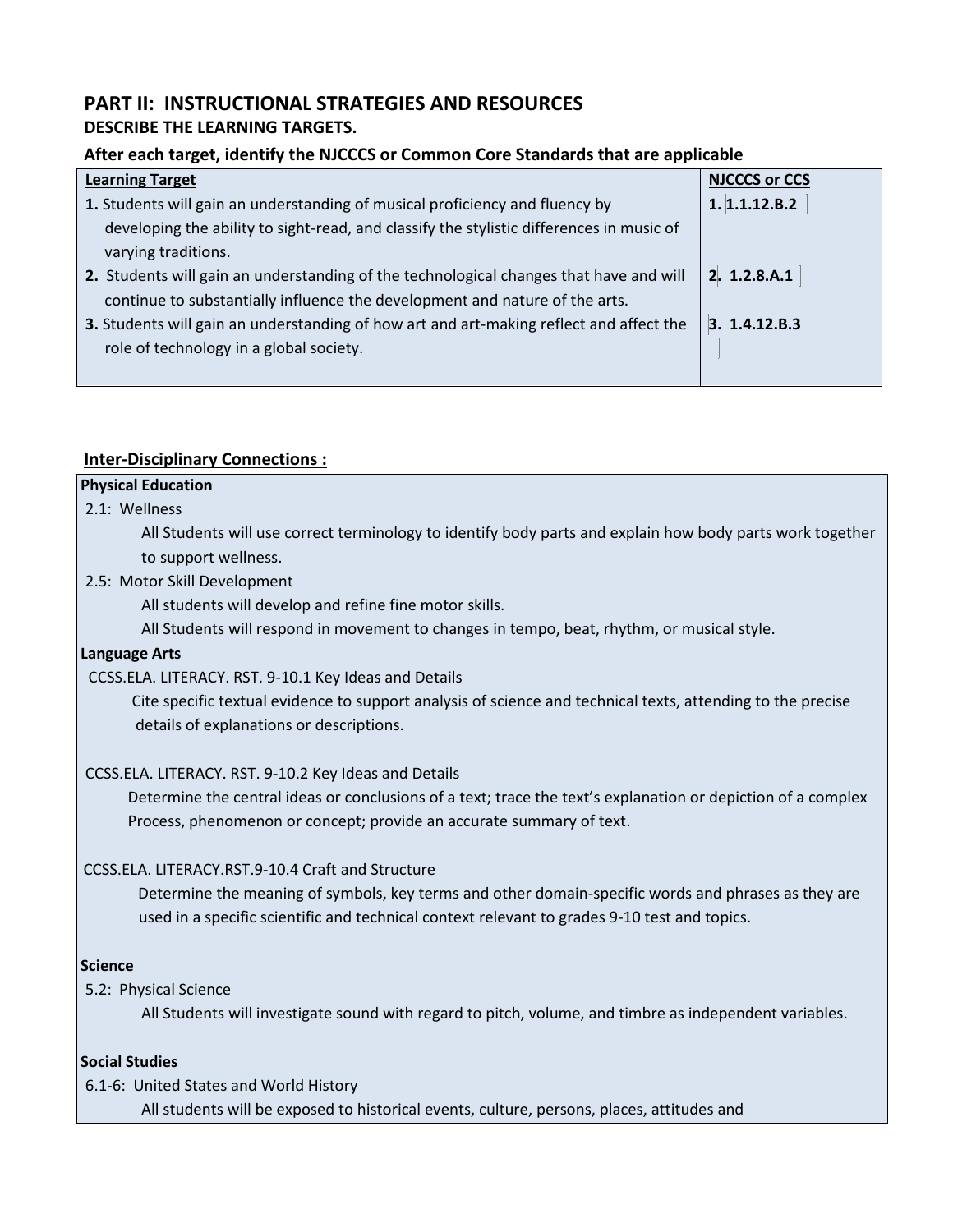environments relative to the selected musical compositions.

# **World Languages**

7.1: Vocabulary Development

All Students will demonstrate comprehension of brief oral and written messages

(at the word level) using age and level appropriate culturally authentic materials on familiar topics.

All students will be able to ask and respond to simple questions, make requests and express preference using memorized words and phrases.

# **Technology**

8.1: Technology and Digital Tools

All students will use technology and digital tools to participate in online course, learning communities, social networks or virtual worlds, and recognize them as resources for lifelong learning. All students will use technology and digital tools to create/modify a personal digital portfolio.

# **21st Century Life and Careers**

- 9.1.12. B.3: All Students will assist in the development of innovative solutions to an onsite problem by incorporating multiple perspectives and applying effective problem-solving strategies during structured learning experiences, service-learning or volunteering.
- 9.1.12. C.5: All students will have the opportunity to assume a leadership position by guiding the thinking of peers in a direction that leads to a successful completion of a challenging task or project.
- 9.1.12.F.2-3: All students will understand that ethical behaviors support human rights and dignity in all aspects of life. Specifically, a positive work ethic and respect for intellectual property rights.
- 9.3: All students will understand that there is a relationship between personal behavior and employability. Career preparation requires purposeful; planning based on research, selfknowledge, and informed changes.
- 9.4.12. C.4-6: All students will understand that academic concepts lay the foundation for the full range of career and post-secondary education opportunities within a career cluster.

# **Students will engage with the following text:**

**Essential Elements for Guitar by Will Schmid and Bob Morris , Hal Leonard Publishing Easy Pop Melodies by Will Schmid, Hal Leonard Publishing More Easy Pop Melodies by Will Schmid, Hal Leonard Publishing Even More Easy Pop Melodies by Will Schmid, Hal Leonard Publishing**

**Students will write:**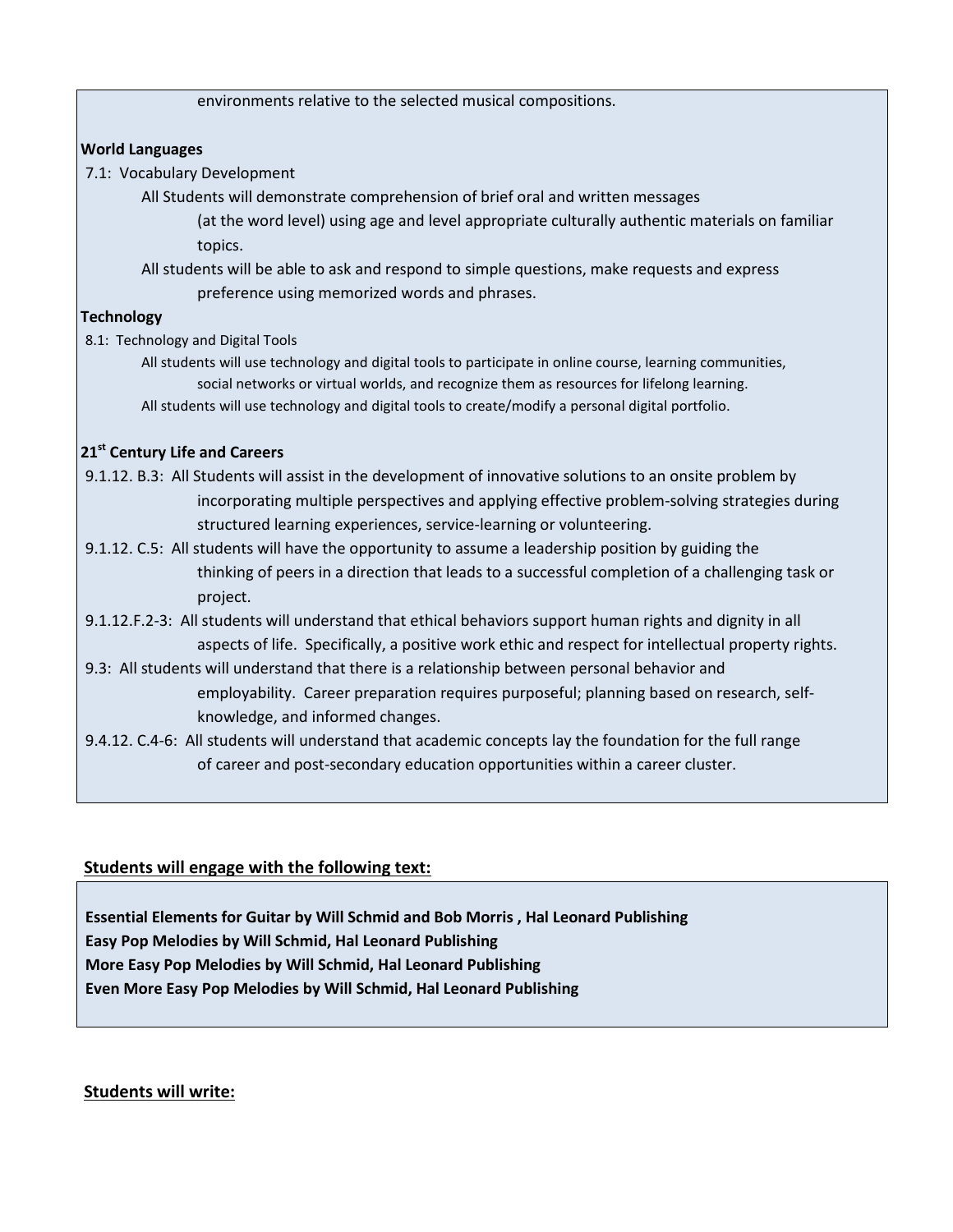**Simple phrases with standard music notation, label pitches, and annotate rhythms.**

# **PART III: TRANSFER OF KNOWLEDGE AND SKILLS**

# **DESCRIBE THE LEARNING EXPERIENCE.**

**How will students uncover content and build skills.** 

**The student will be able to achieve the following skills by use of the text and supplemental materials, teacher demonstration, critical listening, individual and group practice, and exploration :**

- **1. Accurately and speedily decode a beginner level piece of music written out in guitar tab.**
- **2. Accurately and speedily decode a beginner level piece of music written out as a lead sheet.**
- **3. Accurately and speedily decode a beginner level piece of music written out as chord/lyric sheet.**
- **4. Assess multiple sources of guitar transcriptions to determine which one has the superior version of a particular piece.**
- **5. Evaluate an online demonstration of a guitar piece performed on YouTube for educational purposes, in order to determine if it would be a source from which they could learn the piece.**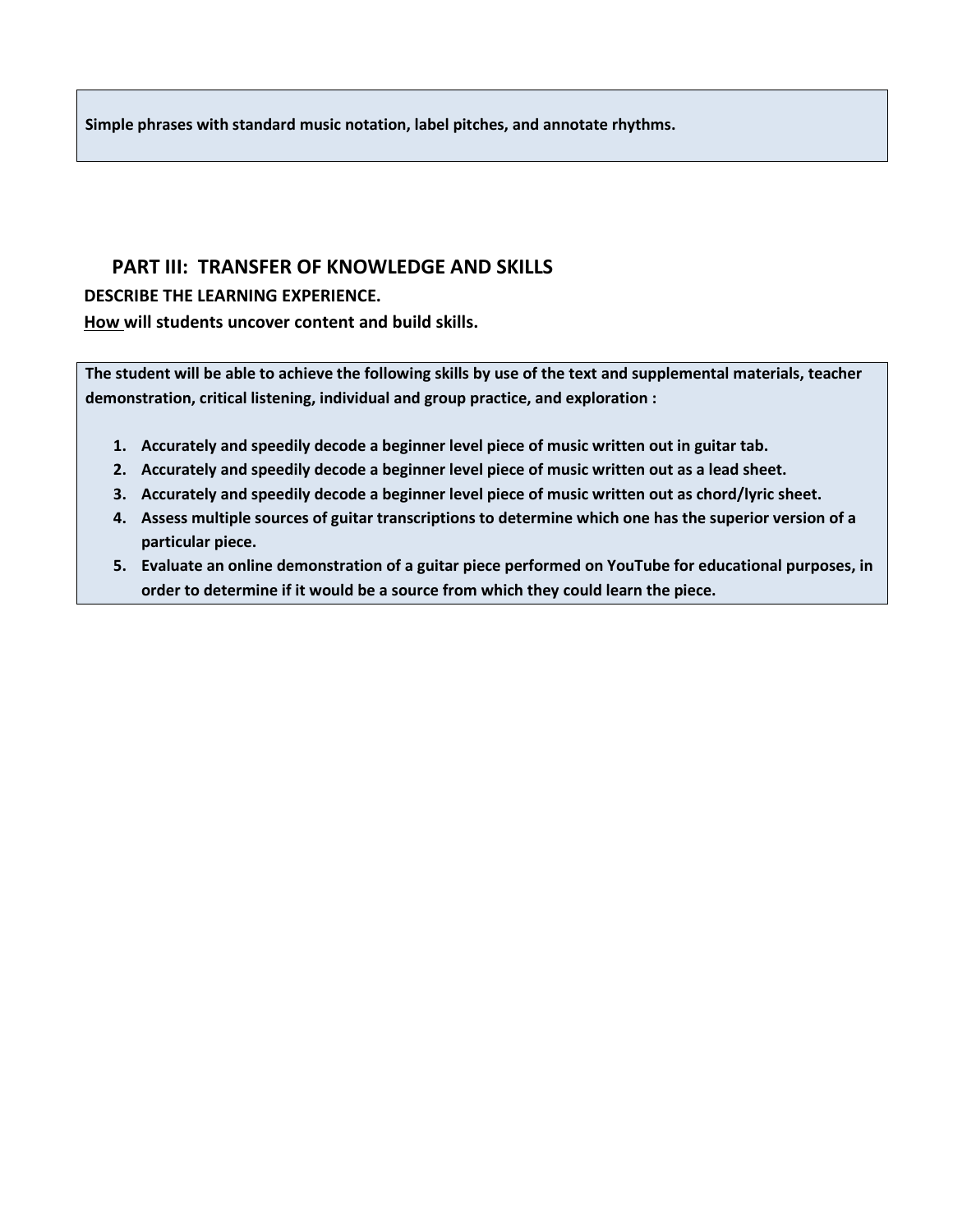# **PART IV: EVIDENCE OF LEARNING IDENTIFY THE METHODS BY WHICH STUDENTS WILL DEMONSTRATE THEIR UNDERSTANDING OF CONTENT AND THEIR ABILITY TO APPLY SKILLS. IDENTIFY BLOOM'S LEVELS.**



# **Formative Assessments:**

# **A formative assessment (Playing) to ensure each student's accurate comprehension of these notation techniques. [Remembering and understanding]**

# **Accommodations/Modifications:**

-IEP adjustments as needed per student. Immersion for ESL students.

- -Differentiated instruction for students who have experience playing guitar.
- Extra time for tests & quizzes.
- Use of visual aids, such as Powerpoint or Prezi presentations, and Smartboard activities.
- Provide an overview of the content at the beginning of the lesson.
- Introduce new vocabulary before the lesson.
- Provide help for note-taking, such as giving students a copy of overheads, an outline of the lecture, or a diagram.
- Complete tasks to show students what they are to do.
- Break long assignments into parts. Set a separate due date for each part.
- Read directions aloud / Reread or explain the directions of the test if the student needs it.
- Underline or highlight important words in the directions or test items.
- Group questions so that similar kinds of items are together.
- Block matching questions into small groups of four or five items.
- Provide a list of words as answers for fill in the blank questions.
- Eliminate one of the choices in multiple-choice items.
- Allow additional time for classwork and tests.
- Give the test to the student alone or in a small group.
- Let the student take the test in another room where there are no distractions.
- Give students work that can be completed in short periods of time.
- Reinforce positive behaviors for following class rules.
- Preferential seating near area of instruction.

-Extra help during individual or small-group lesson periods, during and after school.

## **Summative Assessments:**

**A summative assessment at the end of each segment of the unit where students perform individually or in small groups. [Applying and Analyzing]**

## **Accommodations/Modifications:**

-IEP adjustments as needed per student. Immersion for ESL students.

- -Differentiated instruction for students who have experience playing guitar.
- Extra time for tests & quizzes.
- Use of visual aids, such as Powerpoint or Prezi presentations, and Smartboard activities.
- Provide an overview of the content at the beginning of the lesson.
- Introduce new vocabulary before the lesson.
- Provide help for note-taking, such as giving students a copy of overheads, an outline of the lecture, or a diagram.
- Complete tasks to show students what they are to do.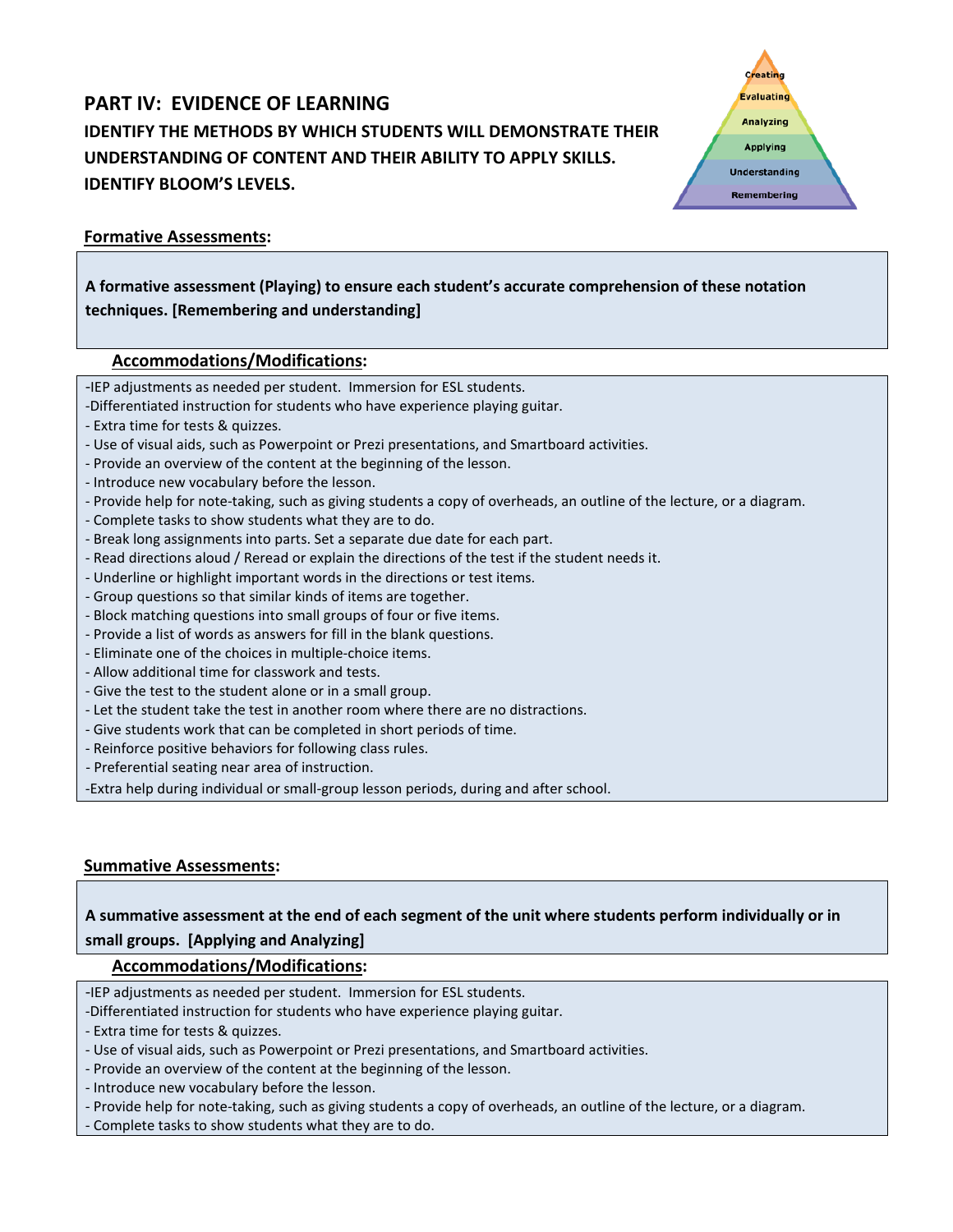- Break long assignments into parts. Set a separate due date for each part.
- Read directions aloud / Reread or explain the directions of the test if the student needs it.
- Underline or highlight important words in the directions or test items.
- Group questions so that similar kinds of items are together.
- Block matching questions into small groups of four or five items.
- Provide a list of words as answers for fill in the blank questions.
- Eliminate one of the choices in multiple-choice items.
- Allow additional time for classwork and tests.
- Give the test to the student alone or in a small group.
- Let the student take the test in another room where there are no distractions.
- Give students work that can be completed in short periods of time.
- Reinforce positive behaviors for following class rules.
- Preferential seating near area of instruction.

-Extra help during individual or small-group lesson periods, during and after school.

#### **Performance Assessments:**

- **1. Perform songs independently and in groups with expressive qualities appropriately aligned with the stylistic characteristics of the genre. Improvise works through the conscious manipulation of the elements of music. [Creating]**
- **2. Analyze how the elements of music are manipulated in original or prepared musical scores.**
- **3. Evaluate how exposure to various cultures has an influence on individual, emotional, intellectual, and kinesthetic responses to artwork.**

## **Accommodations/Modifications:**

-IEP adjustments as needed per student. Immersion for ESL students.

- -Differentiated instruction for students who have experience playing guitar.
- Extra time for tests & quizzes.
- Use of visual aids, such as Powerpoint or Prezi presentations, and Smartboard activities.
- Provide an overview of the content at the beginning of the lesson.
- Introduce new vocabulary before the lesson.
- Provide help for note-taking, such as giving students a copy of overheads, an outline of the lecture, or a diagram.
- Complete tasks to show students what they are to do.
- Break long assignments into parts. Set a separate due date for each part.
- Read directions aloud / Reread or explain the directions of the test if the student needs it.
- Underline or highlight important words in the directions or test items.
- Group questions so that similar kinds of items are together.
- Block matching questions into small groups of four or five items.
- Provide a list of words as answers for fill in the blank questions.
- Eliminate one of the choices in multiple-choice items.
- Allow additional time for classwork and tests.
- Give the test to the student alone or in a small group.
- Let the student take the test in another room where there are no distractions.
- Give students work that can be completed in short periods of time.
- Reinforce positive behaviors for following class rules.
- Preferential seating near area of instruction.

-Extra help during individual or small-group lesson periods, during and after school.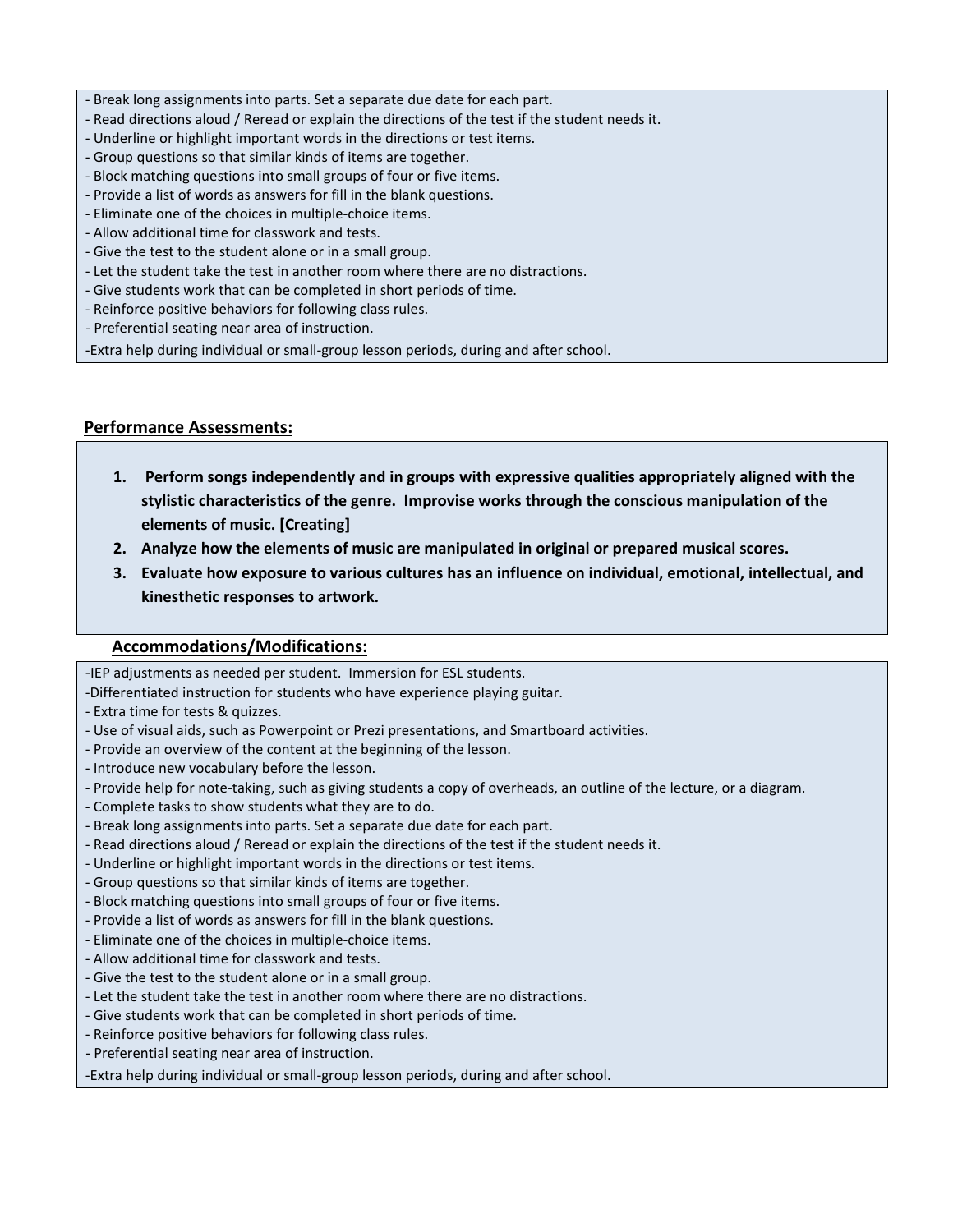# Black Horse Pike Regional School District Curriculum Template

ENGAGING STUDENTS . FOSTERING ACHIEVEMENT . CULTIVATING 21<sup>ST</sup> CENTURY GLOBAL SKILLS

# **Course Name: Guitar Course Number: 077100**

# **PART I: UNIT RATIONALE**

# **WHY ARE STUDENTS LEARNING THIS CONTENT AND THESE SKILLS?**

|                | <b>Course/Unit Title:</b><br>Moving Beyond the<br><b>Beginnings in Guitar</b><br>Grade Level(s):<br>$9 - 12$ | <b>Unit Summary:</b><br>Students will move further into the advanced stages of being a beginning guitar<br>player, by playing melodies on all strings in additional keys and chords. This unit<br>will also enhance the neurological process by activating more areas of the brain<br>simultaneously than any other endeavor, equipping students with a significant<br>advantage for intellectual development of musical spontaneity. |                                                                                                                                                                                                                                                          |
|----------------|--------------------------------------------------------------------------------------------------------------|---------------------------------------------------------------------------------------------------------------------------------------------------------------------------------------------------------------------------------------------------------------------------------------------------------------------------------------------------------------------------------------------------------------------------------------|----------------------------------------------------------------------------------------------------------------------------------------------------------------------------------------------------------------------------------------------------------|
|                | <b>Essential Question(s):</b>                                                                                | 1.                                                                                                                                                                                                                                                                                                                                                                                                                                    | <b>Enduring Understanding(s):</b><br>To utilize musical studies to enhance cognition in all disciplines.                                                                                                                                                 |
| $\mathbf{1}$ . | What are the factors that<br>are required in how you<br>practice that develop<br>technique?                  | 2.<br>3.<br>4.                                                                                                                                                                                                                                                                                                                                                                                                                        | To create, interpret, listen, improvise, and perform music.<br>To develop one's mind to their fullest potential<br>To further students' base of guitar skills and knowledge in order to<br>serve as the core for their advancement into intermediate and |
| 2.             | What are the challenges<br>and solutions to increasing<br>your musical vocabulary on<br>the guitar?          |                                                                                                                                                                                                                                                                                                                                                                                                                                       | eventually advanced status.<br>NJCCS: 1.3.8.B.2; 1.3.12.B.3; 1.3.12.B.1; 1.4.12.B.2                                                                                                                                                                      |
| 3.             | What motivates you to<br>keep playing, practicing and<br>progressing on your<br>instrument?                  |                                                                                                                                                                                                                                                                                                                                                                                                                                       |                                                                                                                                                                                                                                                          |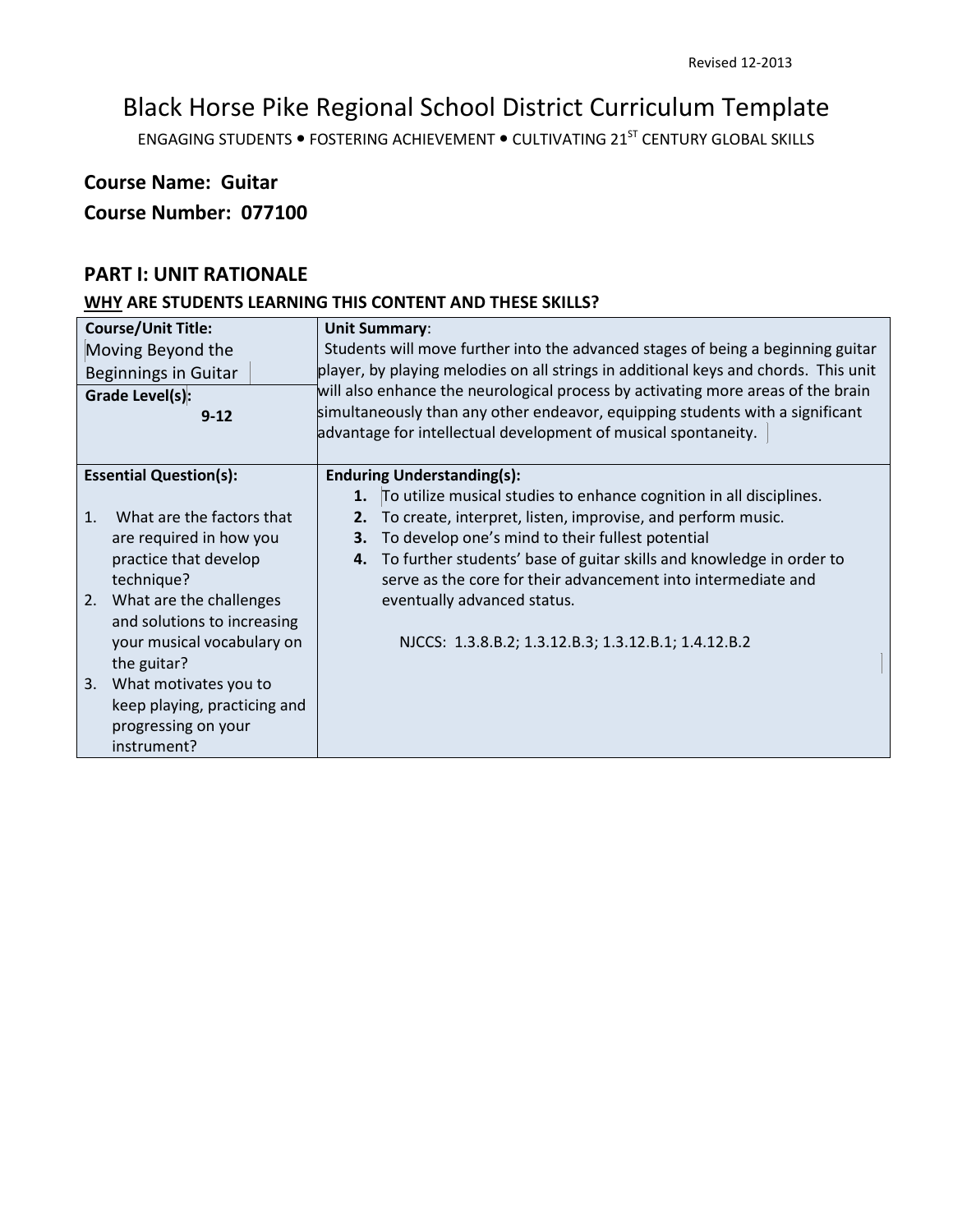# **PART II: INSTRUCTIONAL STRATEGIES AND RESOURCES DESCRIBE THE LEARNING TARGETS.**

# **After each target, identify the NJCCCS or Common Core Standards that are applicable**

| <b>Learning Target</b>                                                                   | <b>NJCCCS or CCS</b> |
|------------------------------------------------------------------------------------------|----------------------|
| 1. Students will gain an understanding that stylistic considerations vary across genres, | 1.1.3.8.B.2          |
| cultures, and historical eras.                                                           |                      |
| 2. Students will gain an understanding that manipulating the elements of music is a      |                      |
| contributing factor to musical artistry                                                  | 2. 1.3.12.B.3        |
| 3. Students will learn that the cohesiveness of a piece of music and its ability to      |                      |
| communicate a theme can be directly affected by the artists' technical proficiency       | 3.1.4.12.B.2         |
| as well as by the manner and physical context in which it is performed.                  |                      |
|                                                                                          |                      |

# **Inter-Disciplinary Connections :**

# **Physical Education**

# 2.1: Wellness

All Students will use correct terminology to identify body parts and explain how body parts work together to support wellness.

2.5: Motor Skill Development

All students will develop and refine fine motor skills.

All Students will respond in movement to changes in tempo, beat, rhythm, or musical style.

## **Language Arts**

# CCSS.ELA. LITERACY. RST. 9-10.1 Key Ideas and Details

 Cite specific textual evidence to support analysis of science and technical texts, attending to the precise details of explanations or descriptions.

# CCSS.ELA. LITERACY. RST. 9-10.2 Key Ideas and Details

 Determine the central ideas or conclusions of a text; trace the text's explanation or depiction of a complex Process, phenomenon or concept; provide an accurate summary of text.

# CCSS.ELA. LITERACY.RST.9-10.4 Craft and Structure

 Determine the meaning of symbols, key terms and other domain-specific words and phrases as they are used in a specific scientific and technical context relevant to grades 9-10 test and topics.

# **Science**

5.2: Physical Science

All Students will investigate sound with regard to pitch, volume, and timbre as independent variables.

# **Social Studies**

6.1-6: United States and World History

All students will be exposed to historical events, culture, persons, places, attitudes and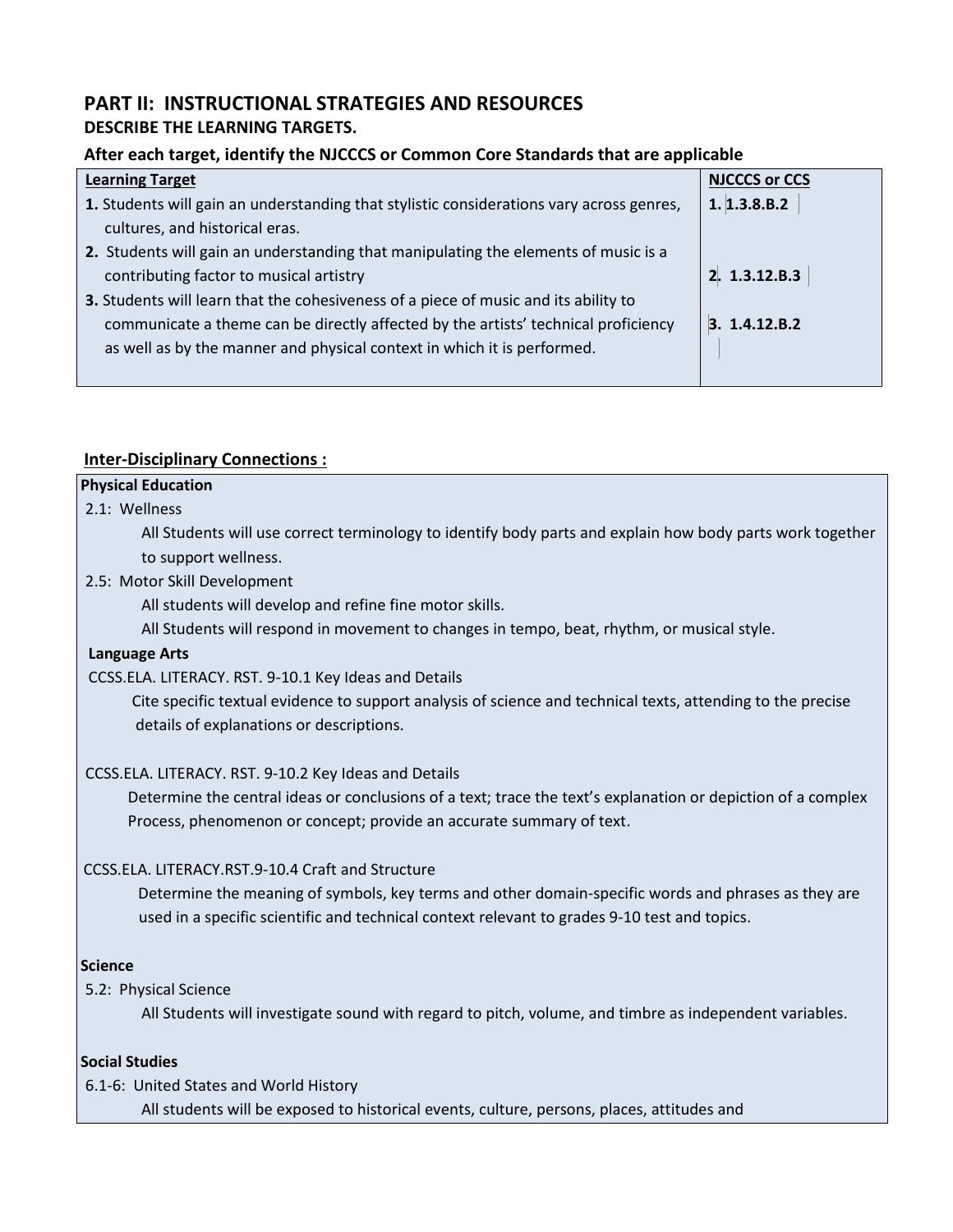environments relative to the selected musical compositions.

# **World Languages**

7.1: Vocabulary Development

All Students will demonstrate comprehension of brief oral and written messages

(at the word level) using age and level appropriate culturally authentic materials on familiar topics.

All students will be able to ask and respond to simple questions, make requests and express preference using memorized words and phrases.

# **Technology**

8.1: Technology and Digital Tools

All students will use technology and digital tools to participate in online course, learning communities, social networks or virtual worlds, and recognize them as resources for lifelong learning. All students will use technology and digital tools to create/modify a personal digital portfolio.

# **21st Century Life and Careers**

- 9.1.12. B.3: All Students will assist in the development of innovative solutions to an onsite problem by incorporating multiple perspectives and applying effective problem-solving strategies during structured learning experiences, service-learning or volunteering.
- 9.1.12. C.5: All students will have the opportunity to assume a leadership position by guiding the thinking of peers in a direction that leads to a successful completion of a challenging task or project.
- 9.1.12.F.2-3: All students will understand that ethical behaviors support human rights and dignity in all aspects of life. Specifically, a positive work ethic and respect for intellectual property rights.
- 9.3: All students will understand that there is a relationship between personal behavior and employability. Career preparation requires purposeful; planning based on research, selfknowledge, and informed changes.
- 9.4.12. C.4-6: All students will understand that academic concepts lay the foundation for the full range of career and post-secondary education opportunities within a career cluster.

# **Students will engage with the following texts:**

**Essential Elements for Guitar by Will Schmid and Bob Morris , Hal Leonard Publishing Easy Pop Melodies by Will Schmid, Hal Leonard Publishing More Easy Pop Melodies by Will Schmid, Hal Leonard Publishing Even More Easy Pop Melodies by Will Schmid, Hal Leonard Publishing**

**Students will write:**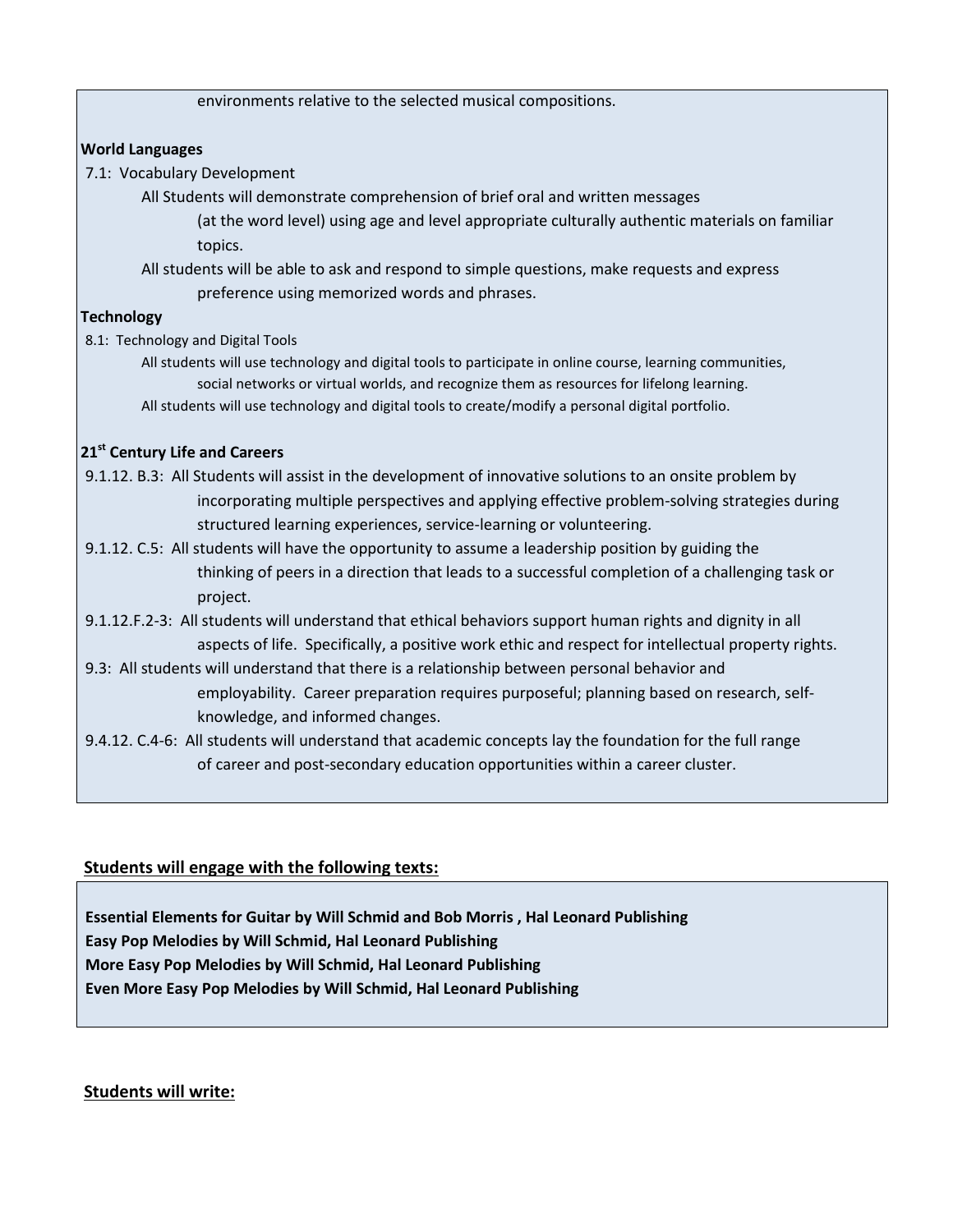**Simple phrases with standard music notation, label pitches, and annotate rhythms.**

# **PART III: TRANSFER OF KNOWLEDGE AND SKILLS**

# **DESCRIBE THE LEARNING EXPERIENCE.**

**How will students uncover content and build skills.** 

**The student will be able to achieve the following skills by use of the text and supplemental materials, teacher demonstration, critical listening, individual and group practice, and exploration :**

- **1. Play melodies that include notes on the 4th, 5th and 6th strings.**
- **2. Strum chord progressions using a variety of strumming patterns that include more than merely quarter notes.**
- **3. Play scales ascending and descending with alternate picking, at a steady tempo, and with evenness of tone.**
- **4. Incorporate the reading and playing of accidental notes into melodies.**
- **5. Perform rhythms of increasing complexity while matching tempo with other ensemble members and/or the teacher.**
- **6. Demonstrate down and up strumming, alternate picking and finger picking in their repertoire of righthand techniques. Also, make choices about which of these techniques to use and when to use them.**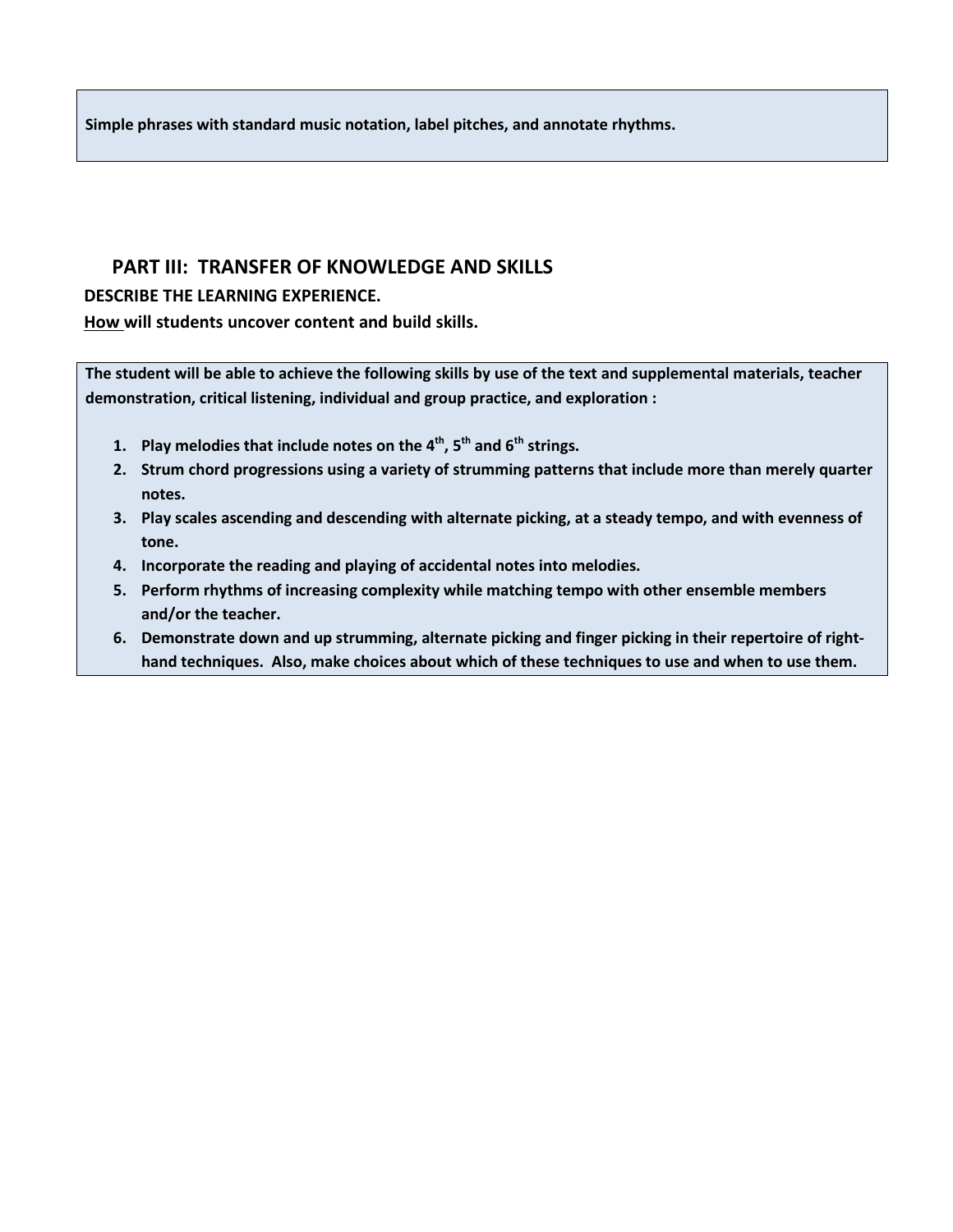# **PART IV: EVIDENCE OF LEARNING IDENTIFY THE METHODS BY WHICH STUDENTS WILL DEMONSTRATE THEIR UNDERSTANDING OF CONTENT AND THEIR ABILITY TO APPLY SKILLS. IDENTIFY BLOOM'S LEVELS.**



# **Formative Assessments:**

**A formative assessment (Playing) to ensure each student's accurate comprehension of notes in first position on Strings 4,5, and 6, strumming pattern variations, and accidentals. [Remembering and understanding]**

# **Accommodations/Modifications:**

-IEP adjustments as needed per student. Immersion for ESL students.

- -Differentiated instruction for students who have experience playing guitar.
- Extra time for tests & quizzes.
- Use of visual aids, such as Powerpoint or Prezi presentations, and Smartboard activities.
- Provide an overview of the content at the beginning of the lesson.
- Introduce new vocabulary before the lesson.
- Provide help for note-taking, such as giving students a copy of overheads, an outline of the lecture, or a diagram.
- Complete tasks to show students what they are to do.
- Break long assignments into parts. Set a separate due date for each part.
- Read directions aloud / Reread or explain the directions of the test if the student needs it.
- Underline or highlight important words in the directions or test items.
- Group questions so that similar kinds of items are together.
- Block matching questions into small groups of four or five items.
- Provide a list of words as answers for fill in the blank questions.
- Eliminate one of the choices in multiple-choice items.
- Allow additional time for classwork and tests.
- Give the test to the student alone or in a small group.
- Let the student take the test in another room where there are no distractions.
- Give students work that can be completed in short periods of time.
- Reinforce positive behaviors for following class rules.
- Preferential seating near area of instruction.

-Extra help during individual or small-group lesson periods, during and after school.

## **Summative Assessments:**

**A summative assessment at the end of each segment of the unit where students perform individually or in small groups. Selections will require a students' gained skills to perform in proper style. [Applying and Analyzing]**

# **Accommodations/Modifications:**

-IEP adjustments as needed per student. Immersion for ESL students.

- -Differentiated instruction for students who have experience playing guitar.
- Extra time for tests & quizzes.
- Use of visual aids, such as Powerpoint or Prezi presentations, and Smartboard activities.
- Provide an overview of the content at the beginning of the lesson.
- Introduce new vocabulary before the lesson.
- Provide help for note-taking, such as giving students a copy of overheads, an outline of the lecture, or a diagram.